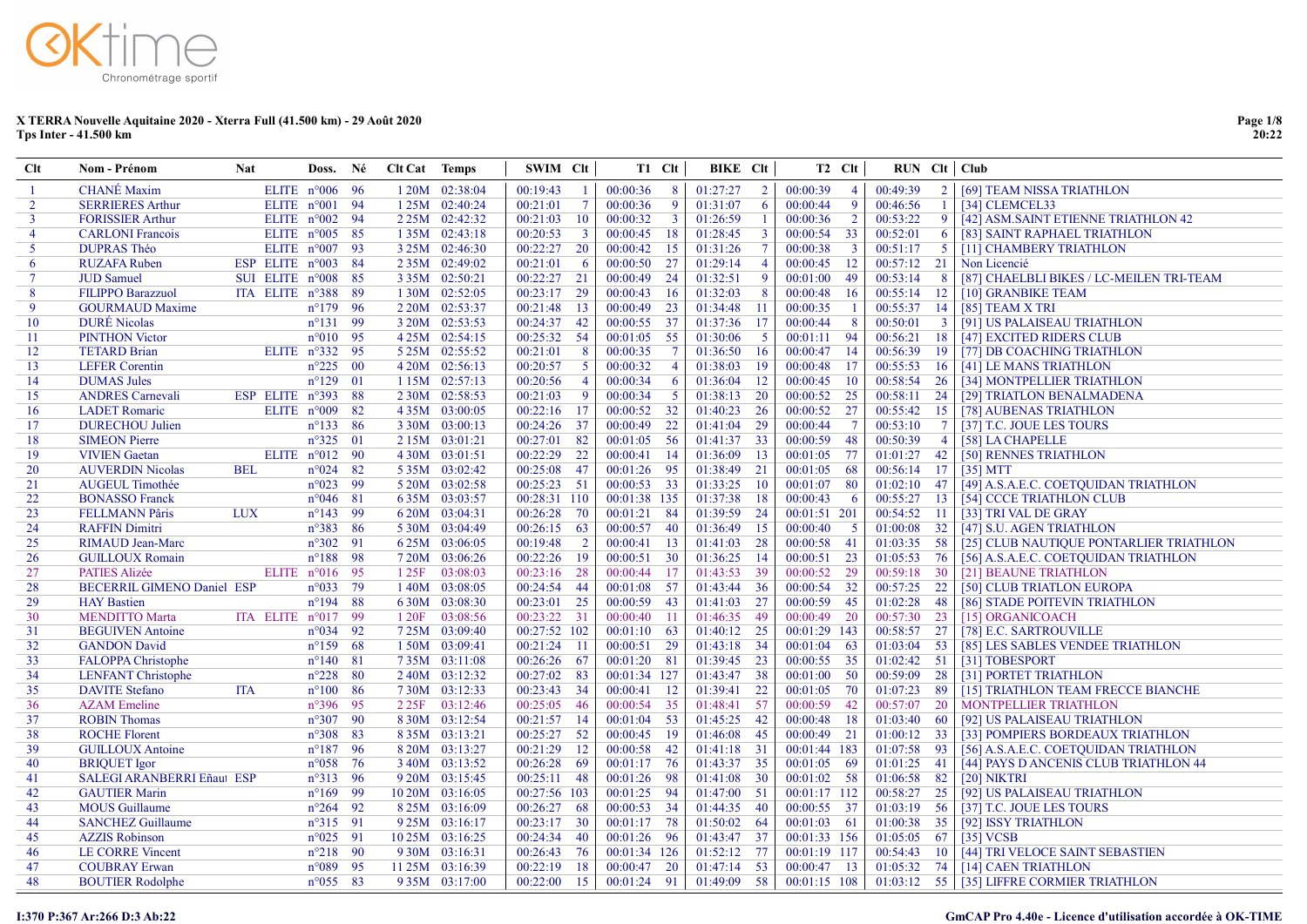| <b>Clt</b> | Nom - Prénom                       | <b>Nat</b> | Doss.             | Né   | <b>Clt Cat</b> Temps |                    | SWIM Clt      |      |               | T1 Clt | <b>BIKE</b> CIt |      | T <sub>2</sub> C <sub>It</sub> | $RUN$ $Clt$ $Club$       |    |                                     |
|------------|------------------------------------|------------|-------------------|------|----------------------|--------------------|---------------|------|---------------|--------|-----------------|------|--------------------------------|--------------------------|----|-------------------------------------|
| 49         | <b>GADOULLET</b> Francois          |            | $n^{\circ}156$ 84 |      |                      | 10 35M 03:17:12    | $00:23:12$ 26 |      | 00:01:30 113  |        | $01:46:38$ 50   |      | $00:01:12$ 100                 |                          |    | 01:04:40 66 [79] CRENSOA            |
| 50         | <b>LEHOUX Samuel</b>               |            | $n^{\circ}227$ 72 |      |                      | $145M$ 03:17:20    | 00:30:16 138  |      | $00:00:49$ 25 |        | 01:46:11        | 46   | $00:00:53$ 31                  | $00:59:11$ 29            |    | $[13]$ TRIATHL AIX                  |
| 51         | <b>BUFFET Benoit</b>               |            | $n^{\circ}062$ 74 |      |                      | 245M 03:19:05      | 00:26:29 71   |      | 00:01:30 112  |        | 01:47:29        | 54   | 00:01:30 146                   | 01:02:07                 | 46 | [21] MONTBARD AUXOIS CLUB TRIATHLON |
| 52         | <b>ORGEAS Hervé</b>                |            | $n^{\circ}365$ 80 |      |                      | 440M 03:19:49      | 00:27:02 84   |      | 00:01:18 79   |        | 01:50:05        | 65   | $00:01:02$ 57                  | $01:00:22$ 34            |    | [23] Non Licencié                   |
| 53         | <b>EILLES</b> Florian              |            | $n^{\circ}137$ 94 |      |                      | 12 25M 03:20:07    | 00:27:00      | 81   | 00:01:14 70   |        | 01:45:26        | 43   | 00:00:53 30                    | 01:05:34 75              |    | [86] TEAM TRI 86                    |
| 54         | <b>MARTIN Sylvain</b>              |            | $n^{\circ}240$ 91 |      |                      | 13 25M 03:20:27    | 00:29:27 122  |      | 00:01:47 156  |        | 01:47:04        | 52   | 00:01:01<br>- 52               | 01:01:08                 | 39 | [53] ERNEENNE SPORTS TRIATHLON      |
| 55         | LÉBERON Ségolène                   |            | ELITE n°015 94    |      |                      | 3 25F 03:20:44     | 00:26:50      | - 77 | 00:01:00 47   |        | 01:52:40        | 82   | $-11$<br>00:00:45              | 00:59:29 31              |    | [11] CHAMBERY TRIATHLON             |
| 56         | <b>CHAMPINOT Rémi</b>              |            | $n^{\circ}072$ 87 |      |                      | $1030M$ $03:21:34$ | 00:25:28      | - 53 | $00:01:17$ 77 |        | 01:52:45        | 83   | $-44$<br>00:00:59              | 01:01:05                 | 38 | [31] T.O.A.C TOULOUSE AEROSPATIALE  |
| 57         | <b>BILLOUIN Solenne</b>            |            | ELITE n°018 97    |      |                      | 2 20F 03:21:43     | $00:23:16$ 27 |      | $00:00:48$ 21 |        | 01:50:17        | 67   | $00:01:02$ 54                  | 01:06:20                 | 78 | [49] ASPTT ANGERS                   |
| 58         | <b>SIMEON Rémy</b>                 |            | $n^{\circ}324$ 93 |      |                      | 14 25M 03:22:05    | 00:31:07 153  |      | $00:00:50$ 28 |        | 01:48:09        | -56  | 00:00:48<br>-19                | $01:01:11$ 40            |    | [58] LA CHAPELLE                    |
| 59         | <b>ROUSSEAU Nicolas</b>            |            | $n^{\circ}311$ 83 |      |                      | 11 35M 03:22:30    | 00:30:38 144  |      | 00:01:42 145  |        | 01:45:22        | 41   | - 95<br>00:01:11               | 01:03:37 59              |    | [33] TEAM GUJAN TRIATHLON           |
| 60         | <b>FRANCOIS Arthur</b>             |            | $n^{\circ}151$ 98 |      |                      | 11 20M 03:22:36    | 00:27:46 96   |      | 00:01:29 108  |        | 01:46:19        | 47   | 00:00:55 36                    | 01:06:07 77              |    | [12] Non Licencié                   |
| 61         | <b>SAUVAGET Antoine</b>            |            | $n^{\circ}317$ 88 |      |                      | 11 30M 03:22:59    | 00:27:24 90   |      | 00:00:59 45   |        | 01:51:04        | 69   | 00:01:30 150                   | $01:02:02$ 45            |    | [72] LA FLECHE TRIATHLON            |
| 62         | <b>BROUILLAT FARGIER Rem</b>       |            | $n^{\circ}061$    | 87   |                      | 12 30M 03:23:06    | 00:31:10 155  |      | 00:01:42 144  |        | 01:46:21        | 48   | 00:02:04 220                   | 01:01:49                 | 43 | $[91]$ OC GIF VTT                   |
| 63         | <b>VAISSIE</b> Guillaume           |            | $n^{\circ}340$ 73 |      |                      | 345M 03:23:50      | $00:26:15$ 64 |      | 00:01:58 177  |        | 01:50:00        | 63   | 00:01:43 178                   | $01:03:54$ 62            |    | [65] Non Licencié                   |
| 64         | <b>COLLE</b> Lionel                |            | $n^{\circ}086$    | 76   |                      | 540M 03:24:00      | 00:26:59      | - 80 | 00:01:31 119  |        | 01:51:47        | 73   | $00:01:13$ 102                 | $01:02:30$ 49            |    | [57] TRIATHLON THIONVILLE YUTZ CLUB |
| 65         | <b>UGARTE CANO Jose Xabier ESP</b> |            | $n^{\circ}392$ 72 |      |                      | 445M 03:25:01      | 00:26:34 73   |      | $00:01:14$ 71 |        | 01:51:41        | 72   | 00:01:18 115                   | 01:04:14 64              |    | [20] ZUMEATARRA TRIATLOI TALDEA     |
| 66         | <b>BEAUDET</b> Julien              |            | $n^{\circ}031$    | - 84 |                      | 12 35M 03:25:17    | 00:24:38      | 43   | 00:01:29 107  |        | 01:47:30        | 55   | 00:01:34 158                   | $01:10:06$ 112           |    | [44] Non Licencié                   |
| 67         | <b>COUTANT Laurent</b>             |            | $n^{\circ}092$ 73 |      |                      | 545M 03:26:04      | 00:26:17 65   |      | 00:01:00 46   |        | 01:52:52        | 85   | 00:01:19 116                   | 01:04:36 65              |    | [17] OCEAN TRIATHLON                |
| 68         | <b>MOUGNIBAS Jean-Claude</b>       |            | $n^{\circ}262$    | - 84 |                      | 13 35M 03:26:27    | 00:27:07 85   |      | 00:01:30 115  |        | 01:49:42        | 62   | 00:01:33 157                   | 01:06:35 79              |    | [31] PORTET TRIATHLON               |
| 69         | <b>CHASSELOUP Simon</b>            |            | $n^{\circ}077$ 77 |      |                      | 640M 03:26:42      | 00:32:57 195  |      | 00:02:04 187  |        | 01:41:19        | 32   | 00:01:42 174                   | 01:08:40 95              |    | $[85]$ RVC                          |
| 70         | <b>VASSEUR Vincent</b>             |            | $n^{\circ}344$ 80 |      |                      | 740M 03:28:08      | 00:28:30 109  |      | 00:02:08 199  |        | 01:49:25        | - 59 | $00:01:11$ 96                  | $01:06:54$ 81            |    | [76] REQUINS COURONNAIS TRIATHLON   |
| 71         | <b>BIOJOUT Clément</b>             |            | $n^{\circ}041$    | - 87 |                      | 13 30M 03:29:01    | 00:35:16 229  |      | 00:01:52 166  |        | 01:45:36 44     |      | 00:02:15 233                   | 01:04:02                 | 63 | [33] RAID AND TRAIL SALLEBOEUF      |
| 72         | <b>WERY Simon</b>                  | <b>BEL</b> | $n^{\circ}359$    | - 92 |                      | 15 25M 03:29:37    | 00:27:46 97   |      | 00:01:28 106  |        | $01:50:15$ 66   |      | 00:01:04 67                    | $\overline{01:09:04}$ 98 |    | [50] QBRIK TEAM                     |
| 73         | <b>GRUPONT Ludovic</b>             |            | $n^{\circ}182$ 78 |      |                      | 840M 03:30:33      | 00:31:11 156  |      | 00:00:57 39   |        | 01:51:58        | 75   | 00:01:07 82                    | 01:05:20                 | 72 | $[44]$ SNLS44                       |
| 74         | <b>ROUX Olivier</b>                |            | $n^{\circ}364$ 66 |      |                      | 2 50M 03:30:41     | 00:32:21 184  |      | 00:01:28 105  |        | 01:52:16        | 78   | 00:01:14 107                   | $01:03:22$ 57            |    | [44] BEST TRIATHLON SAINT NAZAIRE   |
| 75         | <b>BESNARD</b> Antoine             |            | $n^{\circ}040$ 84 |      |                      | 14 35M 03:31:02    | 00:33:11 197  |      | $00:01:03$ 50 |        | 01:54:44        | -97  | 00:01:04 62                    | $01:01:00$ 37            |    | [72] LA FLECHE TRIATHLON            |
| 76         | <b>JOBARD</b> Camille              |            | $n^{\circ}199$    | - 95 |                      | 4 25F 03:31:37     | 00:29:15 117  |      | 00:01:20 82   |        | 01:52:53 86     |      | $00:01:10$ 91                  | 01:06:59                 | 83 | [21] LA CHAPELLE                    |
| 77         | POLESELLO Jimmy                    |            | $n^{\circ}289$ 96 |      |                      | 12 20M 03:31:48    | 00:29:51 125  |      | 00:01:33 123  |        | 01:56:17 102    |      | $00:01:05$ 76                  | $01:03:02$ 52            |    | [33] TRIATHLON CLUB MONTALBANAIS    |
| 78         | <b>POITARD</b> Frederic            |            | $n^{\circ}288$    | - 74 |                      | 645M 03:32:18      | 00:28:28 108  |      | 00:02:19 213  |        | 01:51:56 74     |      | 00:01:52 205                   | $01:07:43$ 91            |    | [78] E.C. SARTROUVILLE              |
| 79         | <b>GARCIN Xavier</b>               |            | $n^{\circ}162$ 75 |      |                      | 745M 03:32:48      | 00:30:53 146  |      | $00:01:02$ 48 |        | 01:54:07 92     |      | 00:01:21 123                   | 01:05:25 73              |    | [78] Non Licencié                   |
| 80         | <b>GABOREL Guillaume</b>           |            | $n^{\circ}374$ 92 |      |                      | 16 25M 03:33:04    | $00:26:03$ 60 |      | 00:01:50 159  |        | 01:57:38 109    |      | 00:00:56 38                    | $01:06:37$ 80            |    | [33] S A M MERIGNAC TRIATHLON       |
| 81         | <b>GAUTHIER Ludovic</b>            |            | $n^{\circ}168$ 73 |      |                      | 845M 03:33:08      | 00:25:45 58   |      | 00:00:55 38   |        | 02:03:46 152    |      | 00:00:52 26                    | $01:01:50$ 44            |    | [86] TEAM TRI 86                    |
| 82         | <b>MEYER Marc</b>                  |            | $n^{\circ}252$ 97 |      |                      | 13 20M 03:33:12    | 00:24:30 38   |      | 00:01:29 111  |        | 01:49:29 60     |      | 00:00:58 40                    | 01:16:46 166             |    | [17] TRIATHLON TOULOUSE METROPOLE   |
| 83         | <b>SANCHEZ Noël</b>                |            | $n^{\circ}400$ 72 |      |                      | 945M 03:33:30      | 00:30:45 145  |      | 00:01:21 85   |        | 01:50:40        | -68  | 00:01:27 142                   | 01:09:17 101             |    | Non Licencié                        |
| 84         | <b>LANGLOIS Maxime</b>             |            | $n^{\circ}408$ 93 |      |                      | 17 25M 03:33:48    | 00:27:43 95   |      | $00:01:09$ 60 |        | 01:54:03        | 91   | $00:00:52$ 28                  | 01:10:01 109             |    | [16] LES TRITONS DU GRAND COGNAC    |
| 85         | <b>RAFFAULT Adrien</b>             |            | $n^{\circ}294$ 90 |      |                      | 14 30M 03:34:00    | 00:34:05 212  |      | 00:00:59 44   |        | 01:52:05 76     |      | 00:01:36 162                   | $01:05:15$ 71            |    | [36] Non Licencié                   |
| 86         | BEÑAT Etxeberria Fernández ESP     |            | $n^{\circ}036$ 85 |      |                      | 15 35M 03:34:17    | $00:24:11$ 35 |      | 00:01:52 165  |        | 01:57:09 107    |      | 00:01:42 173                   | 01:09:23 103             |    | [20] OARSOTRI                       |
| 87         | PLASSARD Léo                       |            | $n^{\circ}287$ 96 |      |                      | 14 20M 03:34:39    | 00:34:26 219  |      | 00:01:36 132  |        | $01:49:40$ 61   |      | 00:01:49 198                   | 01:07:08 87              |    | [21] VELO CLUB CHATILLONNAIS        |
| 88         | <b>LEFEVRE</b> Fabien              |            | $n^{\circ}226$ 84 |      |                      | 16 35M 03:35:14    | 00:24:31 39   |      | 00:01:40 143  |        | 02:00:35 127    |      | 00:01:13 104                   | $01:07:15$ 88            |    | [85] LA ROCHE VENDEE TRIATHLON      |
| 89         | <b>CHOLLET</b> Guillaume           |            | $n^{\circ}083$ 90 |      |                      | 15 30M 03:35:23    | $00:27:13$ 87 |      | $00:01:14$ 69 |        | 01:56:49 103    |      | 00:01:12 99                    | $01:08:55$ 97            |    | [16] TEAM CHARENTES TRIATHLON       |
| 90         | LE BIHAN Loanne                    |            | $n^{\circ}215$ 01 |      |                      | 1 15F 03:35:45     | $00:24:23$ 36 |      | 00:01:28 102  |        | 02:00:55 131    |      | 00:01:20 121                   | $01:07:39$ 90            |    | [91] US PALAISEAU TRIATHLON         |
| 91         | <b>VILLAMERIEL Unai</b>            | <b>ESP</b> | $n^{\circ}369$ 85 |      |                      | 1735M 03:35:50     | 00:30:18 139  |      | 00:01:51 164  |        | 01:52:46 84     |      | $00:01:04$ 66                  | 01:09:51 108             |    | [20] OARSOTRI                       |
| 92         | <b>VIAUD Celine</b>                |            | $n^{\circ}351$ 77 |      | 140F                 | 03:36:29           | 00:26:21      | - 66 | 00:01:34 128  |        | 01:56:11 101    |      | 00:01:02 59                    | 01:11:21 122             |    | [44] LES SABLES VENDEE TRIATHLON    |
| 93         | <b>MOINE Anthony</b>               |            | $n^{\circ}257$ 76 |      |                      | 940M 03:36:56      | 00:30:15 137  |      | 00:02:02 183  |        | 01:51:35 71     |      | 00:01:38 167                   | $01:11:26$ 123           |    | [85] ROCHE VENDEE CYCLISME          |
| 94         | <b>PIEDNOIR Betty</b>              |            | $n^{\circ}284$ 96 |      | 3 20F                | 03:38:32           | 00:26:50      | - 78 | $00:01:09$ 62 |        | 01:53:55 89     |      | 00:01:08 88                    | 01:15:30 157             |    | [35] VERSAILLES TRIATHLON           |
| 95         | <b>LEDUC</b> Gaëlle                |            | $n^{\circ}223$ 90 |      | 1 30F                | 03:39:13           | 00:25:42 57   |      | 00:01:33 122  |        | 02:01:10 135    |      | 00:01:08 86                    | 01:09:40 105             |    | [44] TRI VELOCE SAINT SEBASTIEN     |
| 96         | <b>CONSENTINO Francois</b>         |            | $n^{\circ}087$ 61 |      |                      | 155M 03:40:38      | 00:31:27 163  |      | 00:01:23 88   |        | 01:53:16 87     |      | 00:01:17 111                   |                          |    | $01:13:15$ 139 [ [77] A.N.S.A       |

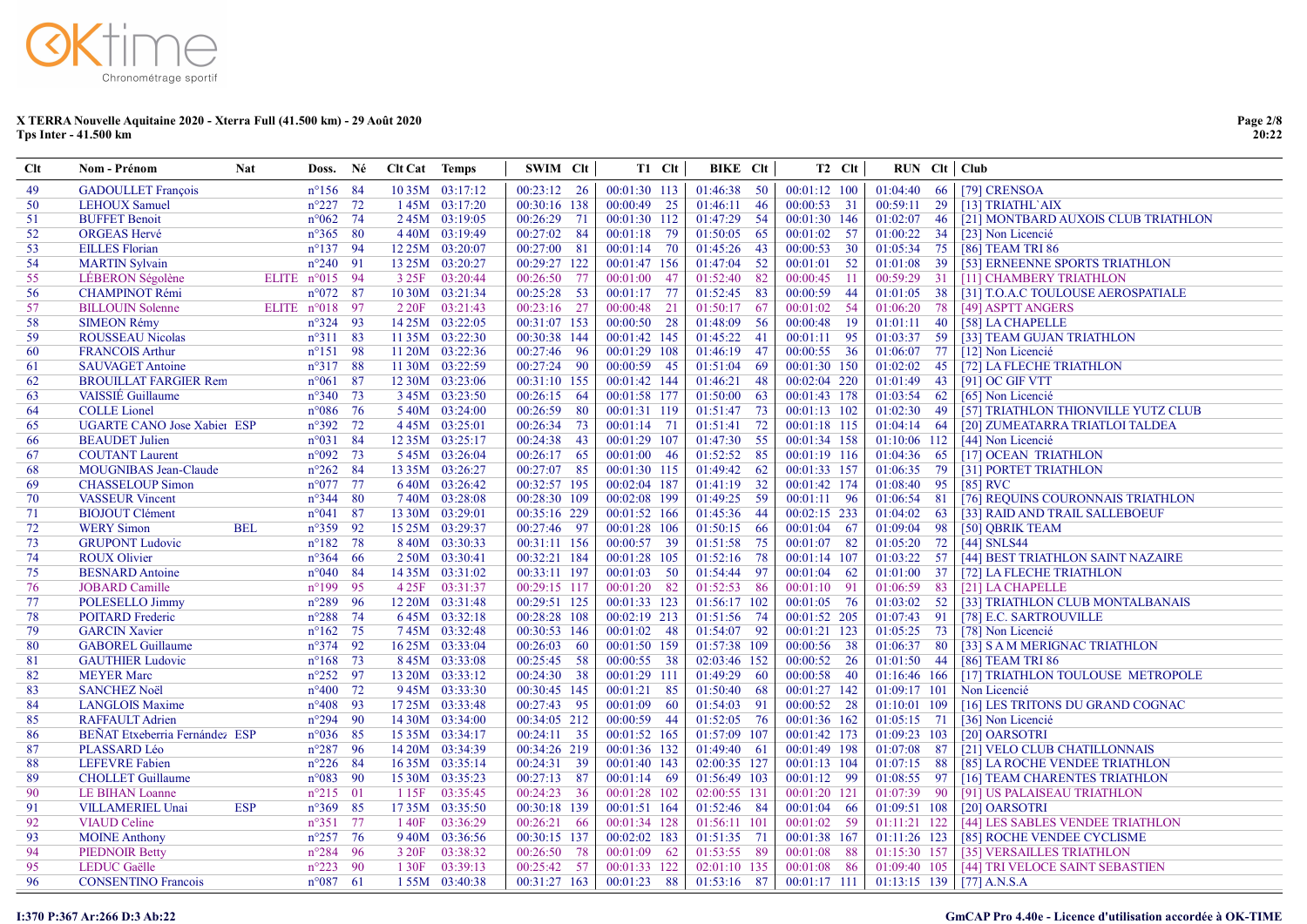| <b>Clt</b>     | <b>Nom - Prénom</b>          | <b>Nat</b> | Doss.              | Né | <b>Clt Cat</b> Temps |                 | SWIM Clt                  |      | T1 Clt                    | <b>BIKE</b> Clt |                | T <sub>2</sub> C <sub>It</sub> | $RUN$ $Clt$ $Club$ |                                              |
|----------------|------------------------------|------------|--------------------|----|----------------------|-----------------|---------------------------|------|---------------------------|-----------------|----------------|--------------------------------|--------------------|----------------------------------------------|
| 97             | <b>GUZZONATO Armand</b>      |            | $n^{\circ}192$ 00  |    |                      | 15 20M 03:40:39 | 00:31:33 168              |      | $00:01:11$ 66             | 01:54:23 94     | $00:01:02$ 56  |                                |                    | 01:12:30 131   [19] BRIVE LIMOUSIN TRIATHLON |
| 98             | <b>FRANCOIS Barosso</b>      |            | $n^{\circ}150$ 76  |    |                      | 10 40M 03:40:48 | 00:35:12 227              |      | $00:01:10$ 64             | 01:52:32 81     | 00:01:09       | -89                            | 01:10:45 116       | [33] CHEVREUILS VTT                          |
| 99             | <b>HUBERT Gilles</b>         |            | $n^{\circ}196$ 73  |    |                      | 10 45M 03:41:02 | 00:40:48 264              |      | 00:02:42 239              | 01:52:24 80     | 00:01:27 141   |                                | 01:03:41 61        | [37] T.C. JOUE LES TOURS                     |
| 100            | <b>HAREL Régis</b>           |            | $n^{\circ}193$ 71  |    |                      | 11 45M 03:41:11 | 00:29:57 126              |      | 00:01:50 160              | 01:57:49 110    | 00:01:51 202   |                                | 01:09:44 107       | [85] LES SABLES VENDEE TRIATHLON             |
| 101            | <b>VERSCHOOR Sebastien</b>   |            | n°349 99           |    |                      | 16 20M 03:41:28 | 00:25:01                  | 45   | 00:03:16 264              | 01:55:37 99     | 00:01:35 161   |                                | 01:15:59 159       | [92] Non Licencié                            |
| 102            | <b>NOUVELLON Yannick</b>     |            | $n^{\circ}376$ 84  |    |                      | 18 35M 03:41:37 | 00:30:03 129              |      | 00:01:38 136              | 01:51:15 70     | $00:01:10$ 92  |                                | 01:17:31 175       | [37] Non Licencié                            |
| 103            | <b>MOREAU</b> Matthieu       |            | $n^{\circ}395$ 94  |    |                      | 18 25M 03:41:40 | $00:\overline{31:21}$ 160 |      | 00:01:55 172              | 01:55:17 98     | $00:01:08$ 87  |                                | 01:11:59 127       | [33] Non Licencié                            |
| 104            | <b>PAULY Alexis</b>          |            | $n^{\circ}277$ 69  |    |                      | 3 50M 03:41:44  | 00:31:26 162              |      | 00:01:43 148              | 02:02:02 141    | 00:01:19 118   |                                | 01:05:14 69        | [17] LA ROCHELLE TRIATHLON                   |
| 105            | <b>FELLMANN Olivier</b>      | <b>LUX</b> | $n^{\circ}142$ 65  |    |                      | 255M 03:41:45   | 00:36:01 237              |      | 00:02:01 180              | 01:54:24 95     | $00:02:12$ 231 |                                | 01:07:07 85        | [33] TRI VAL DE GRAY                         |
| 106            | <b>LAPORTE Kevin</b>         |            | $n^{\circ}212$ 90  |    |                      | 16 30M 03:41:52 | 00:33:27 201              |      | 00:01:56 174              | 01:54:02 90     | 00:01:20 120   |                                | 01:11:07 121       | [31] TOBESPORT                               |
| 107            | <b>DELAGE</b> Cyril          |            | $n^{\circ}106$ 79  |    |                      | 1140M 03:42:38  | 00:25:36 55               |      | 00:02:05 190              | 01:58:20 114    | 00:01:48 193   |                                | 01:14:49 150       | $[16]$ AS 20                                 |
| 108            | <b>BOUTANT Sebastien</b>     |            | $n^{\circ}054$ 72  |    |                      | 12 45M 03:42:52 | 00:35:50 235              |      | 00:02:03 185              | 01:56:52 104    | 00:00:59 43    |                                | 01:07:08 86        | [44] PAYS D ANCENIS CLUB TRIATHLON 44        |
| 109            | <b>MATHY Vincent</b>         |            | $n^{\circ}243$ 87  |    |                      | 1730M 03:43:08  | $00:25:18$ 50             |      | 00:02:06 193              | 02:11:23 193    | $00:01:12$ 101 |                                | $01:03:09$ 54      | [64] PAU TRIATHLON                           |
| 110            | <b>PASTOR Julien</b>         |            | $n^{\circ}273$     | 82 |                      | 19 35M 03:43:17 | 00:29:20 119              |      | $00:01:09$ 61             | 01:59:56 120    | $00:00:50$ 22  |                                | $01:12:02$ 128     | [33] TRI ARCACHON SUD BASSIN                 |
| <sup>111</sup> | <b>TOLLER</b> Lionel         |            | $n^{\circ}334$ 74  |    |                      | 13 45M 03:43:41 | 00:30:13 135              |      | $00:01:12$ 67             | 01:56:53 105    | 00:01:29 145   |                                | 01:13:54 143       | [16] LES TRITONS DU GRAND COGNAC             |
| 112            | <b>DURECHOU Kevin</b>        |            | $n^{\circ}132$     | 87 |                      | 18 30M 03:43:47 | 00:27:49 100              |      | 00:00:55 36               | 02:06:00 164    | 00:01:07 81    |                                | 01:07:56 92        | [37] Non Licencié                            |
| 113            | <b>LE NOUAILLE Yves</b>      |            | $n^{\circ}220$ 58  |    |                      | 160M 03:44:59   | 00:31:17 159              |      | 00:01:26 97               | 02:00:16 125    | 00:01:15 109   |                                | 01:10:45 117       | [64] TEAM OLORON TRIATHLON                   |
| 114            | <b>ALAGARDA</b> Stéphane     |            | $n^{\circ}020$ 70  |    |                      | 450M 03:45:01   | 00:26:02                  | - 59 | 00:01:24 90               | 01:59:49 118    | 00:01:26 131   |                                | 01:16:20 160       | [40] AVIRON BAYONNAIS                        |
| 115            | <b>PESCHELOCHE Arthur</b>    |            | $n^{\circ}280$ 92  |    |                      | 19 25M 03:45:32 | 00:28:33 111              |      | 00:01:30 116              | 01:53:16 88     | 00:01:20 122   |                                | 01:20:53 200       | [37] T.C. JOUE LES TOURS                     |
| 116            | <b>BRETON Thomas</b>         |            | $n^{\circ}057$ 84  |    |                      | 20 35M 03:45:33 | 00:32:37 191              |      | $\overline{00:01:35}$ 129 | 02:03:01 150    | $00:01:14$ 105 |                                | 01:07:06 84        | [60] TOMA RACING DEVELOPMENT                 |
| 117            | <b>DAVID Sébastien</b>       |            | $n^{\circ}$ 099 73 |    |                      | 14 45M 03:45:47 | 00:31:41 171              |      | 00:01:39 138              | 01:58:16 113    | 00:01:49 196   |                                | 01:12:22 129       | [87] BRIANCE ROSELLE AVENTURE                |
| 118            | <b>ECHEVIN Franck</b>        |            | $n^{\circ}136$ 71  |    |                      | 15 45M 03:45:50 | 00:27:51 101              |      | 00:01:27 100              | 02:00:08 122    | $00:01:10$ 90  |                                | 01:15:14 154       | [37] SAINT AVERTIN SPORTS TRIATHLON 37       |
| 119            | <b>MORVAN Erwann</b>         |            | $n^{\circ}259$ 72  |    |                      | 16 45M 03:45:57 | 00:27:28 91               |      | 00:02:07 197              | 02:10:16 187    | 00:00:59 47    |                                | 01:05:07 68        | [64] URKIROLAK TRIATHLON                     |
| 120            | <b>BLANCHEREAU Stéphane</b>  |            | $n^{\circ}043$     | 71 |                      | 1745M 03:46:11  | 00:29:18 118              |      | 00:01:53 168              | 02:00:39 128    | 00:02:34 249   |                                | 01:11:47 126       | [68] TAC COLMAR                              |
| 121            | <b>SALMON Gil</b>            |            | $n^{\circ}370$ 59  |    |                      | 2 60M 03:46:23  | 00:38:07 253              |      | $00:01:04$ 54             | 01:57:04 106    | $00:00:51$ 24  |                                | 01:09:17 100       | [72] LE MANS TRIATHLON                       |
| 122            | <b>WOHLGEMUTH Philippe</b>   |            | $n^{\circ}362$ 89  |    |                      | 19 30M 03:46:38 | 00:30:20 141              |      | $00:01:13$ 68             | 02:02:17 144    | 00:01:53 209   |                                | 01:10:55 118       | [67] TRIMOVAL MOLSHEIM                       |
| 123            | <b>CREQUY Thomas</b>         |            | n°399 86           |    |                      | 20 30M 03:47:03 | 00:23:43                  | 33   | 00:02:48 247              | 02:02:11 143    | 00:01:43 176   |                                | 01:16:38 163       | <b>SAGC TRIATHLON</b>                        |
| 124            | <b>DUMONT</b> Lyson          |            | $n^{\circ}130$ 02  |    | 2 15F                | 03:47:15        | 00:27:40                  | - 93 | 00:00:50 26               | 01:54:23 93     | 00:01:05 72    |                                | 01:23:17 216       | [68] ASPTT MULHOUSE TRI                      |
| 125            | <b>ROBIN</b> Frederic        |            | $n^{\circ}306$ 74  |    |                      | 18 45M 03:47:23 | 00:30:53 147              |      | 00:01:31 121              | 02:04:21 154    | 00:01:30 149   |                                | 01:09:08 99        | [44] SAINT HERBLAIN TRIATHLON                |
| 126            | <b>ESPAGNET Julien</b>       |            | $n^{\circ}138$ 74  |    |                      | 1945M 03:47:29  | 00:30:19 140              |      | 00:01:31 120              | 01:57:22 108    | 00:01:29 144   |                                | 01:16:48 168       | [33] Non Licencié                            |
| 127            | <b>LEVEILLE Stéphane</b>     |            | $n^{\circ}232$ 74  |    |                      | 20 45M 03:48:03 | 00:27:23                  | - 89 | 00:02:06 192              | 02:02:40 146    | $00:01:17$ 113 |                                | 01:14:37 148       | [87] LIMOGES TRIATHLON                       |
| 128            | <b>SARRAZIN Nicolas</b>      |            | $n^{\circ}316$ 75  |    |                      | 21 45M 03:48:25 | 00:32:28 187              |      | 00:01:59 179              | 01:56:05 100    | $00:01:07$ 84  |                                | 01:16:46 165       | [33] TEAM COUTRAS TRIATHLON                  |
| 129            | <b>KOWALINSKI Maxime</b>     |            | $n^{\circ}203$ 90  |    |                      | 21 30M 03:48:44 | 00:32:33 189              |      | 00:01:09 59               | 01:52:23 79     | 00:01:26 136   |                                | 01:21:13 204       | [24] TRIATHLON CLUB DE L'OMOIS               |
| 130            | <b>BEAUVOIS Mickaël</b>      |            | $n^{\circ}032$ 94  |    |                      | 20 25M 03:49:05 | 00:34:53 223              |      | 00:02:44 243              | 01:58:34 115    | 00:01:12 98    |                                | 01:11:42 124       | [40] BISCARROSSE OLYMPIQUE TRIATHLON         |
| 131            | ?DOSSARD #357                |            | $n^{\circ}357$     |    |                      | 22 45M 03:49:17 | 02:29:23 274              |      | $-2:-2:-7$ 2              |                 |                |                                | 01:18:33 183       | Non Licencié                                 |
| 132            | <b>FRELASTRE Olivier</b>     |            | $n^{\circ}153$ 78  |    |                      | 12 40M 03:49:52 | 00:33:37 203              |      | 00:02:24 216              | 02:02:02 140    | 00:01:47 190   |                                | 01:10:02 110       | [91] Non Licencié                            |
| 133            | <b>MARI</b> Frederic         |            | $n^{\circ}237$ 67  |    |                      | 5 50M 03:50:27  | 00:30:33 143              |      | $00:01:15$ 73             | 02:07:36 179    | $00:00:59$ 46  |                                | 01:10:04 111       | [91] CA ORSAY TRIATHLON                      |
| 134            | <b>DENNY Antonin</b>         |            | $n^{\circ}112$ 00  |    |                      | 17 20M 03:50:54 | $00:\overline{24:35}$ 41  |      | 00:01:22 86               | 01:54:37 96     | 00:02:04 221   |                                | 01:28:16 239       | [34] MAUGUIO-CARNON TRIATHLON                |
| 135            | <b>ROBERT Tom</b>            |            | $n^{\circ}305$ 97  |    |                      | 18 20M 03:50:56 | 00:37:48 249              |      | $00:01:10$ 65             | 02:00:18 126    | 00:02:53 259   |                                | 01:08:47 96        | [83] Non Licencié                            |
| 136            | <b>MAUBERT</b> Guillaume     |            | $n^{\circ}244$ 85  |    |                      | 2135M 03:51:14  | 00:34:36 222              |      | 00:02:47 246              | 02:00:39 129    | 00:02:38 252   |                                | 01:10:34 115       | [85] LES SABLES VENDEE TRIATHLON             |
| 137            | <b>CHIGNARD Hugues</b>       |            | $n^{\circ}081$     | 77 |                      | 13 40M 03:51:29 | 00:31:12 157              |      | 00:01:34 124              | 01:58:45 117    | 00:02:14 232   |                                | 01:17:44 178       | [44] SAINT HERBLAIN TRIATHLON                |
| 138            | <b>ALLARD Sylvian</b>        |            | $n^{\circ}021$     | 75 |                      | 23 45M 03:51:34 | $00:26:14$ 62             |      | 00:01:16 74               | 02:02:09 142    | 00:01:27 139   |                                | 01:20:28 198       | [44] TRIATHLON COTE D AMOUR                  |
| 139            | <b>BLANCHIER Raphaël</b>     |            | $n^{\circ}044$ 89  |    |                      | 22 30M 03:51:46 | 00:35:19 230              |      | 00:02:50 249              | 01:58:08 111    | 00:01:44 181   |                                | 01:13:45 141       | [44] PAYS D ANCENIS CLUB TRIATHLON 44        |
| 140            | <b>DELAROCHE Christopher</b> |            | $n^{\circ}108$ 92  |    |                      | 21 25M 03:52:09 | 00:31:42 172              |      | 00:01:28 101              | 02:04:42 157    | 00:01:53 208   |                                | 01:12:24 130       | [72] LA FLECHE TRIATHLON                     |
| 141            | <b>GAMBERT</b> Emmanuel      |            | $n^{\circ}157$ 74  |    |                      | 24 45M 03:52:33 | 00:30:26 142              |      | 00:01:29 109              | 02:01:07 134    | $00:01:05$ 73  |                                | 01:18:26 182       | [80] TEAM ORGANICOACH                        |
| 142            | <b>REBITZER Claude</b>       |            | $n^{\circ}299$ 66  |    |                      | 6 50M 03:52:42  | 00:39:17 256              |      | 00:01:59 178              | 01:58:36 116    | 00:01:48 194   |                                | $01:11:02$ 120     | [57] CCCE TRIATHLON CLUB                     |
| 143            | <b>ELISA</b> Nardi           | <b>ITA</b> | $n^{\circ}390$ 79  |    | 240F                 | 03:52:51        | 00:33:51 207              |      | 00:02:14 206              | 02:05:20 162    | $00:01:11$ 93  |                                | $01:10:15$ 113     | [10] GRANBIKE TEAM                           |
| 144            | <b>LABARRIERE Florian</b>    |            | $n^{\circ}205$ 84  |    |                      | 22 35M 03:53:05 | 00:30:14 136              |      | 00:01:36 131              | 02:00:57 132    | $00:01:04$ 65  |                                |                    | 01:19:14 191   [33] SAGC TRIATHLON           |

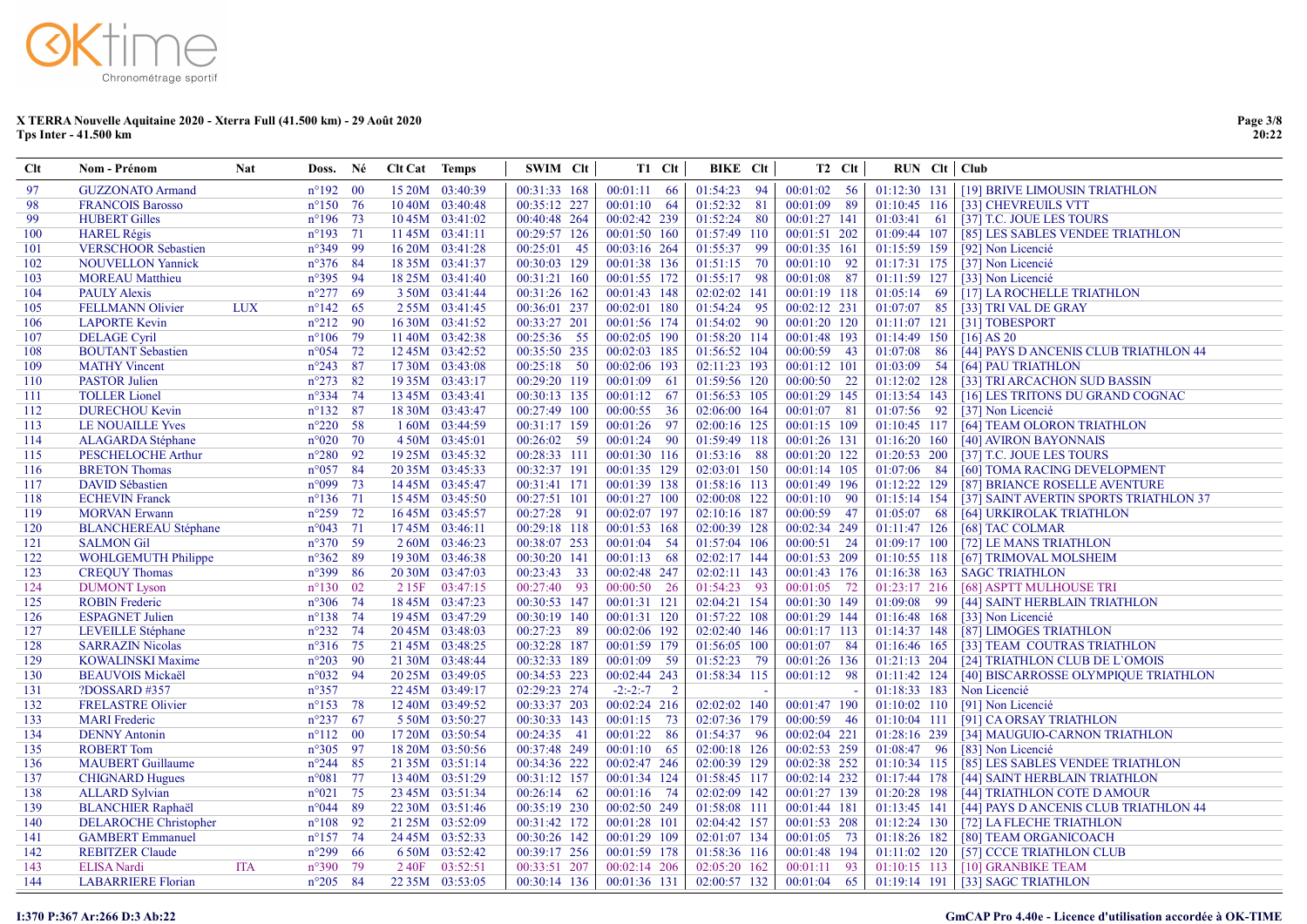| <b>Clt</b> | Nom - Prénom               | <b>Nat</b> | Doss. Né          |                 | <b>Clt Cat</b> Temps |                 | SWIM Clt      |      | T1 Clt        |                | BIKE Clt | T <sub>2</sub> C <sub>It</sub> | $RUN$ $Clt$ $Club$ |                                                      |
|------------|----------------------------|------------|-------------------|-----------------|----------------------|-----------------|---------------|------|---------------|----------------|----------|--------------------------------|--------------------|------------------------------------------------------|
| 145        | <b>COUROUX David</b>       |            | $n^{\circ}091$ 72 |                 |                      | 25 45M 03:53:21 | 00:31:27 164  |      | 00:01:23 89   | $02:01:57$ 139 |          | $00:01:06$ 78                  | 01:17:28 174       | [37] Non Licencié                                    |
| 146        | <b>BLANCHARD Sylvain</b>   |            | $n^{\circ}042$ 83 |                 |                      | 23 35M 03:53:23 | 00:23:38 32   |      | 00:01:40 142  | 02:06:10 166   |          | 00:01:44 180                   | 01:20:11 196       | [22] VAL ANDRE TRIATHLON                             |
| 147        | <b>VANDELLE Nathalie</b>   |            | $n^{\circ}343$ 78 |                 |                      | 3 40F 03:53:38  | 00:32:22 185  |      | 00:01:50 161  | 02:00:03 121   |          | 00:01:43 179                   | 01:17:40 177       | [25] CLUB NAUTIQUE PONTARLIER TRIATHLON              |
| 148        | <b>CHOISNET</b> Moana      |            | $n^{\circ}082$ 76 |                 |                      | 14 40M 03:53:44 | 00:35:27 232  |      | 00:01:27 99   | 01:59:52 119   |          | 00:01:32 152                   | 01:15:26 156       | [87] Non Licencié                                    |
| 149        | <b>FURLER Kevin</b>        |            | $n^{\circ}155$ 81 |                 |                      | 24 35M 03:53:47 | 00:32:29 188  |      | 00:02:01 181  | 02:07:08 174   |          | 00:02:26 243                   | 01:09:43 106       | [85] LA ROCHE VENDEE TRIATHLON                       |
| 150        | LE CAM Hervé               |            | $n^{\circ}217$ 68 |                 |                      | 750M 03:53:50   | 00:26:38      | 74   | 00:00:51 31   | 02:05:45 163   |          | 00:02:26 244                   | 01:18:10 180       | [44] Non Licencié                                    |
| 151        | <b>BOUDEHEN Yoann</b>      |            | $n^{\circ}049$ 84 |                 |                      | 25 35M 03:54:00 | 00:29:10 116  |      | 00:02:26 219  | 02:07:07 173   |          | 00:01:58 216                   | 01:13:19 140       | [24] Non Licencié                                    |
| 152        | <b>GRANDON</b> Thibault    |            | $n^{\circ}181$    | 97              |                      | 19 20M 03:54:11 | 00:40:49 265  |      | $00:01:03$ 51 | 02:02:57 149   |          | 00:01:04 64                    | 01:08:18 94        | [86] TEAM TRI 86                                     |
| 153        | <b>GUILLOUX Marc</b>       |            | $n^{\circ}189$ 62 |                 |                      | 3 55M 03:54:24  | 00:32:11 180  |      | 00:01:36 130  | 02:00:09 123   |          | 00:01:34 159                   | 01:18:54 187       | [56] A.S.A.E.C. COETQUIDAN TRIATHLON                 |
| 154        | <b>DECOURTY Damien</b>     |            | $n^{\circ}104$    | $\overline{00}$ |                      | 20 20M 03:54:31 | 00:30:54 148  |      | 00:01:47 155  | 02:01:11 136   |          | $00:04:10$ 268                 | 01:16:29 161       | [44] TRI VELOCE SAINT SEBASTIEN                      |
| 155        | <b>DECOURTY Hervé</b>      |            | $n^{\circ}103$ 70 |                 |                      | 8 50M 03:54:31  | 00:31:04 151  |      | 00:01:56 173  | 02:02:47 147   |          | $00:02:15$ 235                 | 01:16:29 162       | [44] TRI VELOCE SAINT SEBASTIEN                      |
| 156        | <b>CASSAGNEAU Thomas</b>   |            | $n^{\circ}070$ 90 |                 |                      | 23 30M 03:54:44 | 00:26:42      | 75   | 00:02:30 222  | 02:00:46 130   |          | 00:01:53 207                   | 01:22:53 212       | [33] SURF CLUB MÉRIGNAC                              |
| 157        | <b>SEGURA Raphael</b>      |            | $n^{\circ}323$ 75 |                 |                      | 26 45M 03:55:44 | 00:32:04 176  |      | 00:02:24 217  | 02:06:35 170   |          | 00:01:26 138                   | 01:13:15 138       | [33] Non Licencié                                    |
| 158        | <b>VINCENT</b> Emmanuel    |            | $n^{\circ}354$    | 71              |                      | 27 45M 03:56:35 | 00:27:48      | - 99 | 00:01:44 150  | 02:05:00 159   |          | 00:01:23 126                   | 01:20:40 199       | [44] ERDRE ET GESVRES TRIATHLON                      |
| 159        | <b>COUVET</b> Gregoire     |            | $n°093$ 70        |                 |                      | 9 50M 03:56:45  | 00:30:00 128  |      | 00:01:51 163  | 02:03:55 153   |          | 00:02:15 234                   | 01:18:44 185       | [75] ISSY TRIATHLON                                  |
| 160        | DE CLERCQ Antonin          | <b>BEL</b> | $n^{\circ}373$    | - 89            |                      | 24 30M 03:56:50 | 00:29:43 124  |      | 00:01:57 175  | 02:00:16 124   |          | 00:02:10 229                   | 01:22:44 210       | [50] ULTRAS INFERNO 1996                             |
| 161        | <b>DOMIN Jérôme</b>        |            | $n^{\circ}120$ 83 |                 |                      | 26 35M 03:57:05 | 00:31:03 150  |      | 00:01:46 152  | 02:04:59 158   |          | 00:01:55 212                   | 01:17:22 170       | [40] Non Licencié                                    |
| 162        | <b>MENTAVERRI Mathieu</b>  |            | $n^{\circ}248$ 84 |                 |                      | 27 35M 03:57:29 | 00:33:55 209  |      | 00:02:36 232  | 02:04:23 156   |          | 00:01:26 137                   | 01:15:09 153       | [33] CA VILLENAVE D ORNON TRIATHLON                  |
| 163        | <b>CABRERO</b> Julien      |            | $n^{\circ}063$ 83 |                 |                      | 28 35M 03:57:51 | 00:26:31 72   |      | 00:01:54 169  | 02:10:58 190   |          | 00:01:46 187                   | 01:16:42 164       | [86] Non Licencié                                    |
| 164        | <b>MARTIN Vincent</b>      |            | $n^{\circ}241$    | $\overline{00}$ |                      | 21 20M 03:57:55 | 02:35:13 275  |      | $00:01:02$ 49 |                |          |                                |                    | [36] TRIATHLON CLUB CHATEAUROUX 36                   |
| 165        | <b>PURNOT Nicolas</b>      |            | $n^{\circ}292$ 77 |                 |                      | 15 40M 03:58:08 | 00:31:36 169  |      | 00:01:39 140  | 02:01:54 138   |          | 00:01:32 153                   | 01:21:27 205       | [47] A. L.LAYRAC TRIATHLON 47                        |
| 166        | PREAULT Jérémy             |            | $n^{\circ}290$ 92 |                 |                      | 22 25M 03:58:14 | 00:32:41 194  |      | 00:01:45 151  | 02:00:59 133   |          | 00:01:40 171                   | 01:21:09 203       | [85] CHANTONNAY TRIATHLON                            |
| 167        | <b>GUYOT Pierre-Yves</b>   |            | $n^{\circ}190$ 84 |                 |                      | 29 35M 03:58:52 | $00:27:10$ 86 |      | 00:01:30 114  | 02:07:11 175   |          | 00:01:05 74                    | 01:21:56 208       | [33] Non Licencié                                    |
| 168        | <b>TÊTÉ</b> Damien         |            | n°398 82          |                 |                      | 30 35M 03:58:59 | 00:32:26 186  |      | 00:02:14 207  | 02:03:20 151   |          | 00:01:39 169                   | 01:19:20 193       | [33] VITALDAMS                                       |
| 169        | <b>LORY</b> Simon          |            | $n^{\circ}234$ 85 |                 |                      | 31 35M 03:59:08 | 00:25:16 49   |      | 00:02:03 186  | 02:13:45 203   |          | 00:01:18 114                   | 01:16:46 167       | [85] ATHLETIQUE CLUB DE LA ROCHE SUR YON             |
| 170        | <b>RATTRAY Joshua</b>      |            | n°397 96          |                 |                      | 22 20M 03:59:09 | 00:34:28 220  |      | 00:02:43 241  | 02:09:53 184   |          | 00:01:07 83                    | 01:10:58 119       | [93] Non Licencié                                    |
| 171        | <b>KODRUN Louis</b>        | <b>BEL</b> | $n^{\circ}202$ 02 |                 |                      | 3 15M 03:59:14  | 00:27:41 94   |      | 00:01:39 139  | 02:01:30 137   |          | 00:01:26 135                   | 01:26:58 231       | [51] TRISNAILS                                       |
| 172        | <b>TORSET Xavier</b>       |            | $n^{\circ}336$ 79 |                 |                      | 16 40M 04:00:02 | 00:33:16 198  |      | 00:03:00 256  | 02:07:33 178   |          | 00:01:44 185                   | 01:14:29 147       | [93] PARIS SPORT CLUB                                |
| 173        | <b>CALLENS Benjamin</b>    |            | $n^{\circ}066$ 73 |                 |                      | 28 45M 04:00:02 | 00:30:07 131  |      | 00:02:41 237  | 02:12:08 197   |          | 00:01:16 110                   | $01:13:50$ 142     | [75] CLUB DES NAGEURS DE PARIS                       |
| 174        | <b>GANDON</b> Lona         |            | $n^{\circ}158$ 02 |                 |                      | 3 15F 04:00:31  | 00:22:49 24   |      | 00:00:58 41   | 02:10:59 191   |          | 00:01:26 132                   | 01:24:19 217       | [85] LES SABLES VENDEE TRIATHLON                     |
| 175        | <b>MERCIER Pascal</b>      | <b>BEL</b> | $n^{\circ}249$ 67 |                 |                      | 10 50M 04:00:41 | 00:29:29 123  |      | 00:01:29 110  | 02:06:15 167   |          | 00:01:24 128                   | 01:22:04 209       | $[70]$ TCDM                                          |
| 176        | <b>CALMELS</b> Stephane    |            | $n^{\circ}067$ 72 |                 |                      | 29 45M 04:00:46 | 00:31:28 165  |      | 00:03:06 259  | 02:11:54 196   |          | 00:01:20 119                   | 01:12:58 137       | [91] CA ORSAY TRIATHLON                              |
| 177        | <b>VIMPERE Mathieu</b>     |            | $n^{\circ}353$ 83 |                 |                      | 32 35M 04:00:48 | 00:36:13 240  |      | 00:01:44 149  | 02:08:39 181   |          | 00:01:37 166                   | 01:12:35 133       | [16] Non Licencié                                    |
| 178        | THOMAS ARRIZABALAGA ESP    |            | $n^{\circ}333$ 92 |                 |                      | 5 25F 04:01:03  | 00:29:02 114  |      | 00:01:20 83   | 02:07:29 177   |          | 00:01:32 155                   | 01:21:40 206       | [20] NIKTRI                                          |
| 179        | PETIT Cédric               |            | $n^{\circ}281$ 83 |                 |                      | 33 35M 04:01:07 | $00:26:10$ 61 |      | 00:01:28 103  | 02:05:12 161   |          | 00:01:35 160                   | 01:26:42 228       | [16] J.S. ANGOULEME TRIATHLON DUATHLON               |
| 180        | <b>ECHEVIN Marine</b>      |            | $n^{\circ}135$ 96 |                 | 4 20F                | 04:02:10        | 02:42:53 276  |      | $-2: -17: -6$ |                |          |                                | 01:18:18 181       | Non Licencié                                         |
| 181        | <b>DUCOS</b> Clarisse      |            | $n^{\circ}375$ 69 |                 | 1 50F                | 04:02:15        | 00:32:35 190  |      | 00:01:16 75   | 02:14:16 204   |          | 00:01:13 103                   | 01:12:55 136       | [47] S.U. AGEN TRIATHLON                             |
| 182        | <b>CHANÉ</b> Frederic      |            | $n^{\circ}074$ 68 |                 |                      | 11 50M 04:02:42 | 00:28:44 112  |      | $00:01:04$ 52 | 02:11:42 194   |          | 00:01:52 203                   | 01:19:20 192       | [69] OLYMPIC NICE NATATION                           |
| 183        | <b>AUDIGIER Christophe</b> |            | $n^{\circ}022$ 65 |                 |                      | 455M 04:03:21   | 00:34:04 211  |      | 00:02:49 248  | 02:06:59 171   |          | 00:02:05 222                   | 01:17:24 171       | [31] TOULOUSE TRIATHLON                              |
| 184        | <b>UHLEN</b> Frederic      |            | $n^{\circ}339$ 77 |                 |                      | 1740M 04:03:25  | 00:33:00 196  |      | 00:03:39 272  | 02:09:13 182   |          | 00:02:43 255                   | 01:14:50 151       | [68] Non Licencié                                    |
| 185        | <b>PETITEAU</b> Maxime     |            | $n^{\circ}377$ 00 |                 |                      | 23 20M 04:03:42 | 00:27:21      | - 88 | 00:01:30 117  | 02:23:26 229   |          | 00:00:57 39                    | 01:10:28 114       | [49] PAYS D ANCENIS CLUB TRIATHLON 44                |
| 186        | OLLUYN Nathanaël           |            | $n^{\circ}268$ 79 |                 |                      | 18 40M 04:04:29 | 00:33:54 208  |      | 00:01:52 167  | 02:07:06 172   |          | 00:01:54 211                   | 01:19:43 194       | [87] Non Licencié                                    |
| 187        | <b>GAUFFENY Alexandre</b>  |            | $n^{\circ}166$ 81 |                 |                      | 34 35M 04:05:13 | 00:31:17 158  |      | 00:02:17 210  | 02:14:49 205   |          | 00:01:26 134                   | 01:15:24 155       | [91] CLUB YERROIS DE TRIATHLON 91                    |
| 188        | <b>DENDIEVEL Clément</b>   |            | $n^{\circ}110$ 89 |                 |                      | 25 30M 04:05:24 | 00:34:23 217  |      | 00:01:09 58   | 02:09:19 183   |          | 00:01:22 124                   | 01:19:11 190       | [33] Non Licencié                                    |
| 189        | <b>DIEUDE Gilles</b>       |            | $n^{\circ}118$ 74 |                 |                      | 30 45M 04:05:38 | 00:29:09 115  |      | 00:02:07 196  | 01:58:08 112   |          | 00:01:50 199                   | 01:34:24 252       | [44] SAINT HERBLAIN TRIATHLON                        |
| 190        | LE ROCH Gaëlle             |            | $n^{\circ}221$ 86 |                 |                      | 2 30F 04:05:49  | 00:28:20 105  |      | 00:01:58 176  | 02:19:49 219   |          | 00:01:47 191                   | 01:13:55 144       | [31] PORTET TRIATHLON                                |
| 191        | <b>BERNARD Damien</b>      |            | $n^{\circ}037$ 81 |                 |                      | 35 35M 04:05:52 | 00:36:12 239  |      | 00:02:11 202  | 02:05:01 160   |          | 00:02:25 241                   | 01:20:03 195       | [87] JA ISLE VÉLO                                    |
| 192        | LAFLECHE Mickaël           |            | $n^{\circ}207$ 75 |                 |                      | 31 45M 04:05:55 | 00:37:55 250  |      | 00:03:38 271  | 02:10:13 186   |          | 00:02:23 239                   |                    | 01:11:46 125   [44] PAYS D ANCENIS CLUB TRIATHLON 44 |

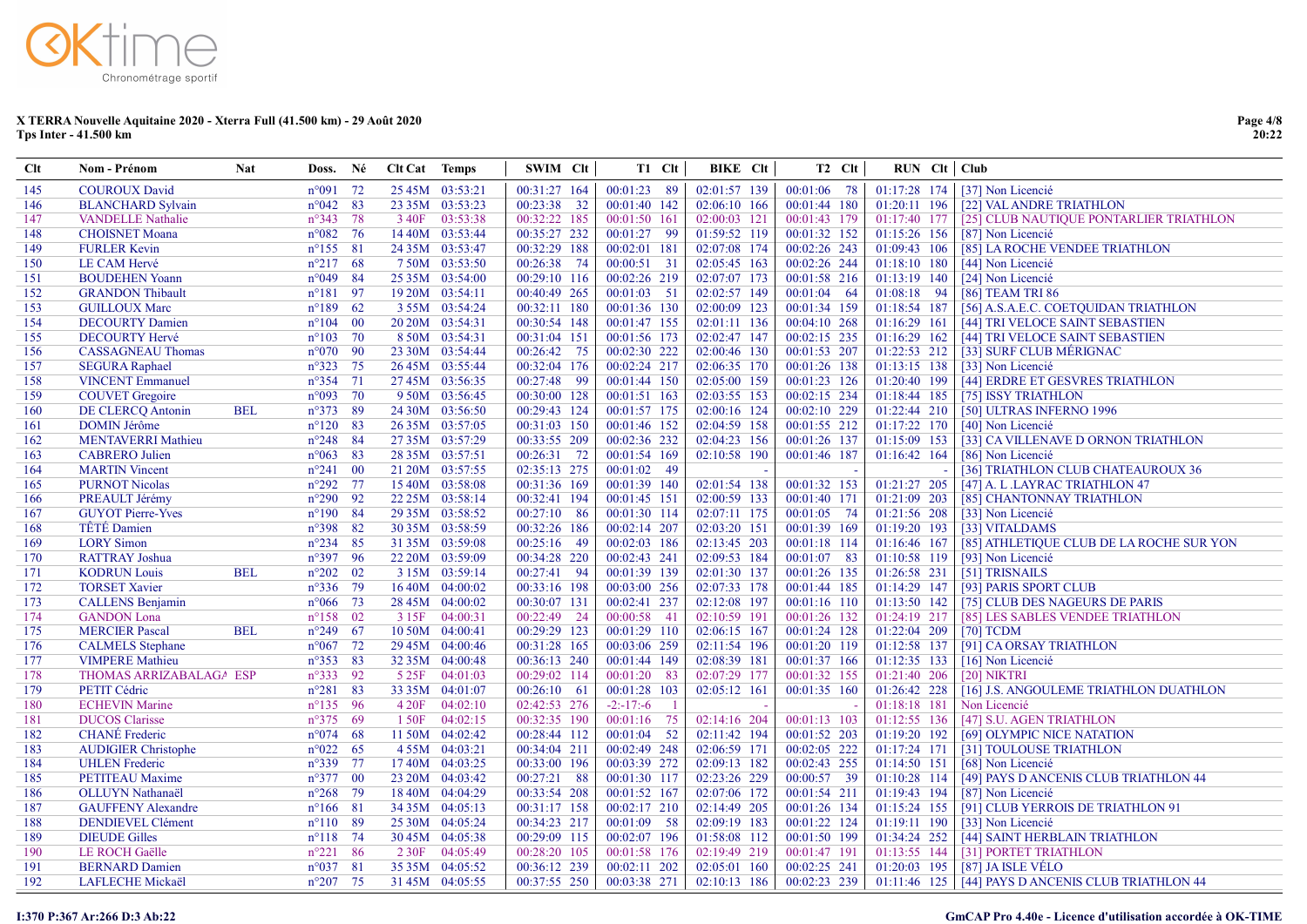| $n^{\circ}276$ 78<br>4 40F 04:06:05<br>00:28:02 104<br>00:01:46 154<br>02:10:24 188<br>$00:01:05$ 75<br>01:24:48 218   [17] LA ROCHELLE TRIATHLON<br><b>PAULY Marianne</b><br><b>SMITH Ludovic</b><br>$n^{\circ}326$ 78<br>1940M 04:06:12<br>00:36:14 241<br>00:01:36 133<br>02:06:03 165<br>$00:01:24$ 130<br>01:20:55 201   [33] LA ROUE DES MOULINS<br>194<br><b>CADOUIN Florent</b><br>$n^{\circ}064$ 80<br>20 40M 04:06:16<br>00:33:51 206<br>00:03:49 274<br>02:12:13 198<br>00:02:28 245<br>01:13:55 145   [85] ATHLETIQUE CLUB DE LA ROCHE SUR YON<br>195<br>00:02:29 247<br><b>LOEVENBRUCK Edouard</b><br>$n^{\circ}233$ 94<br>23 25M 04:06:28<br>00:29:22 121<br>00:03:08 261<br>02:13:32 202<br>01:17:57 179<br>[85] BAROUDEURS DU DIMANCHE<br>196<br>02:02:22 145<br><b>GUZZONATO Philippe</b><br>$n^{\circ}191$ 69<br>12 50M 04:07:02<br>00:36:01 238<br>00:01:34 125<br>00:01:14 106<br>$01:25:51$ 222   [19] BRIVE LIMOUSIN TRIATHLON<br>197<br><b>COUGET Xavier</b><br>$n^{\circ}090$ 78<br>00:27:37 92<br>00:01:39 137<br>02:10:02 185<br>21 40M 04:07:07<br>$00:01:01$ 51<br>$01:26:48$ 230<br>[91] US PALAISEAU TRIATHLON<br>198<br>$n^{\circ}327$ 68<br>00:02:30 224<br>02:19:28 218<br>00:01:45 186<br>$01:12:33$ 132<br>199<br><b>SOULABAIL Sylvain</b><br>13 50M 04:07:56<br>00:31:40 170<br>[24] ECTC 24<br><b>FOUILLET</b> Franck<br>$n^{\circ}147$ 65<br>00:32:07 178<br>00:01:15 72<br>02:17:49 211<br>00:02:10 230<br>$01:15:02$ 152<br>5 5 5 M 04:08:23<br>[16] SAUMUR TEAM TRIATHLON<br>$n^{\circ}318$ 86<br>3 30F 04:08:48<br>00:26:57 79<br>00:02:04 188<br>02:35:26 252<br>00:01:50 200<br>01:02:31 50<br><b>SCHIANO LOMORIELLO E</b><br>[93] PARIS SPORT CLUB<br><b>GARCIA</b> Fabien<br>$n^{\circ}161$ 89<br>26 30M 04:09:48<br>00:31:04 152<br>00:02:13 205<br>02:08:02 180<br>$00:01:08$ 85<br>$01:27:21$ 233<br>[33] AST TRIATHLON LA TESTE<br>$n^{\circ}029$ 85<br>00:30:11 134<br>00:01:31 118<br>02:07:28 176<br>00:01:12 97<br>01:29:55 242<br>[64] ARBUS TRIATHLONARBUS TRIATHLON<br><b>BAYLION</b> Romain<br>36 35M 04:10:17<br>$n^{\circ}139$ 72<br>00:28:22 107<br>00:01:46 153<br>02:02:50 148<br>00:01:57 215<br>01:35:22 254<br><b>FABRICE Colombel</b><br>32 45M 04:10:17<br>[64] ARBUS TRIATHLON<br><b>CHARLOT</b> Fabrice<br>$n^{\circ}380$ 64<br>6 55M 04:10:22<br>00:37:12 245<br>00:01:43 147<br>02:20:24 221<br>00:01:40 170<br>01:09:23 102<br>[72] LE MANS TRIATHLON<br>$n°098$ 80<br>00:02:31 225<br>02:10:51 189<br><b>DAVANTURE</b> Stéphane<br>22 40M 04:10:52<br>00:31:31 167<br>$00:01:02$ 55<br>01:24:57 219<br>[91] Non Licencié<br>00:02:16 208<br>00:02:19 237<br><b>DUCHÊNE</b> Damien<br>$n^{\circ}126$ 82<br>37 35M 04:10:59<br>00:34:12 214<br>02:04:23 155<br>01:27:49 236<br>[44] SAINT-HERBLAIN TRIATHLON<br><b>BELAUD Nicolas</b><br>$n^{\circ}035$ 84<br>00:30:09 132<br>$00:01:19$ 80<br>02:06:22 168<br>01:31:45 245<br>[40] ST PAUL LES DAX TRIATHLONSAINT-PAUL-LES-DAX TRI<br>38 35M 04:11:28<br>00:01:53 206<br><b>DUFLOUX Gilles</b><br>$n^{\circ}127$ 62<br>00:39:38 260<br>00:02:41 238<br>02:12:37 199<br>00:01:54 210<br>01:14:38 149<br>755M 04:11:28<br>[44] SAINT HERBLAIN TRIATHLON<br>$n^{\circ}367$ 82<br>00:34:18 216<br>00:02:55 253<br>02:19:58 220<br>00:03:01 262<br>01:12:44 135<br><b>BIALDYGA Vivian</b><br>39 35M 04:12:56<br>[31] Non Licencié<br>$n^{\circ}269$ 93<br>00:34:57 224<br>00:02:34 231<br>02:18:38 215<br>$00:01:01$ 53<br>01:17:05 169<br><b>ORENSANZ</b> Jennifer<br>6 25F 04:14:15<br>[64] ARBUS TRIATHLONARBUS TRIATHLON<br>$n^{\circ}298$ 80<br>00:01:30 148<br><b>RAYMONDI</b> Gaelle<br>540F 04:14:16<br>00:29:21 120<br>00:01:28 104<br>02:15:17 206<br>01:26:40 227<br>[44] BEST TRIATHLON SAINT NAZAIRE<br>00:01:32 154<br><b>ROBIN Pascal</b><br>$n^{\circ}371$ 70<br>14 50M 04:14:17<br>00:35:07 226<br>00:01:54 171<br>02:18:10 212<br>01:17:34 176<br>[17] OCEAN TRIATHLON<br>$n^{\circ}401$ 76<br>00:31:29 166<br>00:00:47 15<br><b>VIVIER Julien</b><br>23 40M 04:14:23<br>00:02:11 204<br>02:18:55 216<br>01:21:01 202<br>Non Licencié<br>$n^{\circ}085$ 85<br>00:35:48 234<br>00:02:11 203<br>02:16:08 207<br>00:02:07 224<br>01:19:01 188<br>215<br><b>COGREL Nicolas</b><br>40 35M 04:15:15<br>[44] PAYS D ANCENIS CLUB TRIATHLON 44<br>$n^{\circ}148$ 74<br>00:31:45 174<br>00:01:50 158<br>02:16:57 208<br>00:02:07 225<br>01:22:56 213<br>216<br><b>FOURNIER Nicolas</b><br>33 45M 04:15:35<br>[72] LA FLECHE TRIATHLON<br>00:32:18 183<br>00:02:25 218<br>02:16:57 209<br>00:01:56 214<br>01:23:16 215<br>[33] Non Licencié<br>217<br><b>SUDREAU Claude</b><br>$n^{\circ}330$ 74<br>34 45M 04:16:52<br>$n^{\circ}403$ 82<br>00:32:40 193<br>00:03:13 263<br>02:26:03 233<br>00:02:09 228<br><b>TONIN Damien</b><br>41 35M 04:18:16<br>$01:14:11$ 146<br>Non Licencié<br>00:02:06 195<br>02:32:19 246<br>00:02:33 248<br><b>OUSTLANT Maxime</b><br>$n^{\circ}271$ 91<br>24 25M 04:18:19<br>00:40:37 262<br>01:00:44 36<br>[33] Non Licencié<br>219<br>00:02:38 251<br>220<br><b>BOSC Bruno</b><br>$n^{\circ}048$ 73<br>35 45M 04:19:28<br>00:30:58 149<br>00:02:09 200<br>02:11:09 192<br>01:32:34 249<br>[17] OCEAN TRIATHLON<br>00:02:16 236<br>221<br><b>MEROT</b> Gwen<br>$n^{\circ}250$ 72<br>36 45M 04:19:55<br>00:37:39 247<br>00:03:01 257<br>02:18:17 213<br>01:18:42 184<br>[44] SAINT HERBLAIN TRIATHLON<br>222<br>$n^{\circ}053$ 91<br>725F 04:19:55<br>00:38:29 254<br>00:02:10 201<br>02:18:22 214<br>00:01:44 182<br>01:19:10 189<br>[33] Non Licencié<br><b>BOURREL Margaux</b><br><b>RAJAONARIVONY Ludovic</b><br>$n^{\circ}296$ 84<br>42 35M 04:20:21<br>00:36:24 242<br>00:01:39 141<br>02:17:18 210<br>01:23:14 214<br>[78] Non Licencié<br>223<br>00:01:46 189<br>$n^{\circ}050$ 89<br>4 30F 04:21:04<br>00:28:21 106<br>00:02:32 226<br>02:20:37 222<br>00:01:37 164<br>01:27:57 237<br>[17] LA ROCHELLE TRIATHLON<br>224<br><b>BOULEY Fanny</b><br><b>VALADE</b> Patrick<br>$n^{\circ}341$ 58<br>00:34:02 210<br>00:01:36 134<br>02:13:19 201<br>00:01:47 192<br>01:30:30 243<br>[17] ROCHEFORT TRIATHLON<br>225<br>3 60M 04:21:14<br>00:01:22 87<br>02:30:59 244<br>226<br><b>VELAZQUEZ MARTINEZ C ESP</b><br>$n^{\circ}347$ 81<br>135F 04:23:39<br>00:30:03 130<br>$00:00:54$ 34<br>01:20:21 197<br>[50] CLUB TRIATLON EUROPA<br>01:12:37 134<br>227<br><b>PARMANTIER Sylvie</b><br>$n^{\circ}394$ 65<br>00:39:21 257<br>00:03:28 267<br>02:26:45 234<br>00:01:56 213<br>[92] ISSY TRIATHLON<br>1 55F 04:24:07<br>00:33:32 202<br>02:20:47 223<br>228<br><b>BARBIER Bertrand</b><br>$n^{\circ}026$ 72<br>37 45M 04:25:24<br>00:01:51 162<br>00:01:42 172<br>01:27:32 234<br>[44] Non Licencié<br><b>RIVIERE Olivier</b><br>00:02:02 184<br>02:34:59 251<br>01:15:52 158<br>$n^{\circ}303$ 82<br>43 35M 04:25:50<br>00:31:09 154<br>00:01:48 195<br>[94] LA SAINT MANDEENNE TRIATHLON<br>00:32:40 192<br>00:02:33 229<br>02:30:51 241<br>00:01:37 165<br>01:18:50 186<br><b>DAUFOUY Aurélien</b><br>$n^{\circ}097$ 79<br>24 40M 04:26:31<br>[49] PAYS D ANCENIS CLUB TRIATHLON 44<br>00:31:58 175<br>00:02:08 198<br>02:21:42 225<br>00:01:24 129<br>01:29:29 241<br><b>RIGAL Romain</b><br>$n^{\circ}301$ 88<br>27 30M 04:26:41<br>[87] LIMOGES TRIATHLON<br>4 60M 04:27:08<br>00:39:35 259<br>00:03:47 273<br>02:31:43 245<br>00:02:38 253<br>01:09:25 104<br><b>ROIGNOT Guy</b><br>$n^{\circ}310$ 60<br>[33] ES BLANQUEFORT NATATION/TRIATHLON<br>LANDREAU Jérémie<br>00:33:47 204<br>00:02:38 234<br>02:22:39 227<br>00:01:49 197<br>01:26:29 225<br>[33] PESSAC AVENTURE TRIATHLON<br>$n^{\circ}210$ 88<br>28 30M 04:27:22<br><b>FRANTZ Matthias</b><br>$n^{\circ}152$ 90<br>00:25:37 56<br>00:01:25 93<br>02:27:03 235<br>00:02:03 219<br>01:31:55 246<br>234<br>29 30M 04:28:03<br>[31] TRIATHLON CLUB MONTALBANAIS<br><b>NOUGUÉS David</b><br>$n^{\circ}266$ 73<br>00:27:47 98<br>00:03:03 258<br>02:12:47 200<br>00:02:02 218<br>01:42:53 262<br>38 45M 04:28:32<br>[64] Non Licencié<br>235<br>00:02:43 242<br>02:11:48 195<br>00:02:55 260<br><b>TRAUCHESSEC Pierrick</b><br>$n^{\circ}338$ 91<br>25 25 M 04:31:24<br>00:36:41 243<br>01:37:17 256<br>[48] Non Licencié<br>236<br><b>GAUDIN</b> Estelle<br>$n^{\circ}165$ 87<br>5 30F 04:31:33<br>00:30:10 133<br>00:02:28 221<br>02:30:57 243<br>00:01:26 133<br>01:26:32 226<br>[85] LES SABLES VENDEE TRIATHLON<br>00:31:23 161<br>00:02:32 228<br>02:29:33 240<br>00:02:47 256<br><b>LEPRIEUR Damien</b><br>$n^{\circ}229$ 76<br>25 40M 04:31:54<br>01:25:39 221<br>[33] A.S. LIBOURNE TRIATHLON<br>00:02:59 254<br>02:28:20 238<br>LETOURNEUX Charles Eric<br>$n^{\circ}231$ 77<br>26 40M 04:33:38<br>00:33:49 205<br>00:02:06 223<br>$01:26:24$ 224<br>[44] TRIATHLON COTE D AMOURTRIATHLON COTE AMOUR<br>$n^{\circ}355$ 58<br>00:41:21 267<br>00:02:54 252<br>02:22:07 226<br>$00:02:08$ 226<br>$01:27:14$ 232   [73] AIX SAVOIE TRIATHLON<br><b>VITALLY Jacques</b><br>5 60M 04:35:44 | Clt | Nom - Prénom<br><b>Nat</b> | Doss. Né | <b>Clt Cat</b> Temps | SWIM Clt | T1 Clt | <b>BIKE</b> Clt | T <sub>2</sub> C <sub>It</sub> | $RUN$ Clt   Club |  |
|-----------------------------------------------------------------------------------------------------------------------------------------------------------------------------------------------------------------------------------------------------------------------------------------------------------------------------------------------------------------------------------------------------------------------------------------------------------------------------------------------------------------------------------------------------------------------------------------------------------------------------------------------------------------------------------------------------------------------------------------------------------------------------------------------------------------------------------------------------------------------------------------------------------------------------------------------------------------------------------------------------------------------------------------------------------------------------------------------------------------------------------------------------------------------------------------------------------------------------------------------------------------------------------------------------------------------------------------------------------------------------------------------------------------------------------------------------------------------------------------------------------------------------------------------------------------------------------------------------------------------------------------------------------------------------------------------------------------------------------------------------------------------------------------------------------------------------------------------------------------------------------------------------------------------------------------------------------------------------------------------------------------------------------------------------------------------------------------------------------------------------------------------------------------------------------------------------------------------------------------------------------------------------------------------------------------------------------------------------------------------------------------------------------------------------------------------------------------------------------------------------------------------------------------------------------------------------------------------------------------------------------------------------------------------------------------------------------------------------------------------------------------------------------------------------------------------------------------------------------------------------------------------------------------------------------------------------------------------------------------------------------------------------------------------------------------------------------------------------------------------------------------------------------------------------------------------------------------------------------------------------------------------------------------------------------------------------------------------------------------------------------------------------------------------------------------------------------------------------------------------------------------------------------------------------------------------------------------------------------------------------------------------------------------------------------------------------------------------------------------------------------------------------------------------------------------------------------------------------------------------------------------------------------------------------------------------------------------------------------------------------------------------------------------------------------------------------------------------------------------------------------------------------------------------------------------------------------------------------------------------------------------------------------------------------------------------------------------------------------------------------------------------------------------------------------------------------------------------------------------------------------------------------------------------------------------------------------------------------------------------------------------------------------------------------------------------------------------------------------------------------------------------------------------------------------------------------------------------------------------------------------------------------------------------------------------------------------------------------------------------------------------------------------------------------------------------------------------------------------------------------------------------------------------------------------------------------------------------------------------------------------------------------------------------------------------------------------------------------------------------------------------------------------------------------------------------------------------------------------------------------------------------------------------------------------------------------------------------------------------------------------------------------------------------------------------------------------------------------------------------------------------------------------------------------------------------------------------------------------------------------------------------------------------------------------------------------------------------------------------------------------------------------------------------------------------------------------------------------------------------------------------------------------------------------------------------------------------------------------------------------------------------------------------------------------------------------------------------------------------------------------------------------------------------------------------------------------------------------------------------------------------------------------------------------------------------------------------------------------------------------------------------------------------------------------------------------------------------------------------------------------------------------------------------------------------------------------------------------------------------------------------------------------------------------------------------------------------------------------------------------------------------------------------------------------------------------------------------------------------------------------------------------------------------------------------------------------------------------------------------------------------------------------------------------------------------------------------------------------------------------------------------------------------------------------------------------------------------------------------------------------------------------------------------------------------------------------------------------------------------------------------------------------------------------------------------------------------------------------------------------------------------------------------------------------------------------------------------------------------------------------------------------------------------------------------------------------------------------------------------------------------------------------------------------------------------------------------------------------------------------------------------------------------------------------------------------------------------------------------------------------------------------------------------------------------------------------------------------------------------------------------------------------------------------------------------------------------------------------------------------------------------------------------------------------------------------------------------------------------------------------------------------------------------------------------------------------------------------------------------------------------------------------------------------------------------------------------------------------------------------------------------------------------------------|-----|----------------------------|----------|----------------------|----------|--------|-----------------|--------------------------------|------------------|--|
|                                                                                                                                                                                                                                                                                                                                                                                                                                                                                                                                                                                                                                                                                                                                                                                                                                                                                                                                                                                                                                                                                                                                                                                                                                                                                                                                                                                                                                                                                                                                                                                                                                                                                                                                                                                                                                                                                                                                                                                                                                                                                                                                                                                                                                                                                                                                                                                                                                                                                                                                                                                                                                                                                                                                                                                                                                                                                                                                                                                                                                                                                                                                                                                                                                                                                                                                                                                                                                                                                                                                                                                                                                                                                                                                                                                                                                                                                                                                                                                                                                                                                                                                                                                                                                                                                                                                                                                                                                                                                                                                                                                                                                                                                                                                                                                                                                                                                                                                                                                                                                                                                                                                                                                                                                                                                                                                                                                                                                                                                                                                                                                                                                                                                                                                                                                                                                                                                                                                                                                                                                                                                                                                                                                                                                                                                                                                                                                                                                                                                                                                                                                                                                                                                                                                                                                                                                                                                                                                                                                                                                                                                                                                                                                                                                                                                                                                                                                                                                                                                                                                                                                                                                                                                                                                                                                                                                                                                                                                                                                                                                                                                                                                                                                                                                                                                                                                                                                                                                                                                                                                                                                                                                                                                                                                                                                                                                                                                                                             | 193 |                            |          |                      |          |        |                 |                                |                  |  |
|                                                                                                                                                                                                                                                                                                                                                                                                                                                                                                                                                                                                                                                                                                                                                                                                                                                                                                                                                                                                                                                                                                                                                                                                                                                                                                                                                                                                                                                                                                                                                                                                                                                                                                                                                                                                                                                                                                                                                                                                                                                                                                                                                                                                                                                                                                                                                                                                                                                                                                                                                                                                                                                                                                                                                                                                                                                                                                                                                                                                                                                                                                                                                                                                                                                                                                                                                                                                                                                                                                                                                                                                                                                                                                                                                                                                                                                                                                                                                                                                                                                                                                                                                                                                                                                                                                                                                                                                                                                                                                                                                                                                                                                                                                                                                                                                                                                                                                                                                                                                                                                                                                                                                                                                                                                                                                                                                                                                                                                                                                                                                                                                                                                                                                                                                                                                                                                                                                                                                                                                                                                                                                                                                                                                                                                                                                                                                                                                                                                                                                                                                                                                                                                                                                                                                                                                                                                                                                                                                                                                                                                                                                                                                                                                                                                                                                                                                                                                                                                                                                                                                                                                                                                                                                                                                                                                                                                                                                                                                                                                                                                                                                                                                                                                                                                                                                                                                                                                                                                                                                                                                                                                                                                                                                                                                                                                                                                                                                                             |     |                            |          |                      |          |        |                 |                                |                  |  |
|                                                                                                                                                                                                                                                                                                                                                                                                                                                                                                                                                                                                                                                                                                                                                                                                                                                                                                                                                                                                                                                                                                                                                                                                                                                                                                                                                                                                                                                                                                                                                                                                                                                                                                                                                                                                                                                                                                                                                                                                                                                                                                                                                                                                                                                                                                                                                                                                                                                                                                                                                                                                                                                                                                                                                                                                                                                                                                                                                                                                                                                                                                                                                                                                                                                                                                                                                                                                                                                                                                                                                                                                                                                                                                                                                                                                                                                                                                                                                                                                                                                                                                                                                                                                                                                                                                                                                                                                                                                                                                                                                                                                                                                                                                                                                                                                                                                                                                                                                                                                                                                                                                                                                                                                                                                                                                                                                                                                                                                                                                                                                                                                                                                                                                                                                                                                                                                                                                                                                                                                                                                                                                                                                                                                                                                                                                                                                                                                                                                                                                                                                                                                                                                                                                                                                                                                                                                                                                                                                                                                                                                                                                                                                                                                                                                                                                                                                                                                                                                                                                                                                                                                                                                                                                                                                                                                                                                                                                                                                                                                                                                                                                                                                                                                                                                                                                                                                                                                                                                                                                                                                                                                                                                                                                                                                                                                                                                                                                                             |     |                            |          |                      |          |        |                 |                                |                  |  |
|                                                                                                                                                                                                                                                                                                                                                                                                                                                                                                                                                                                                                                                                                                                                                                                                                                                                                                                                                                                                                                                                                                                                                                                                                                                                                                                                                                                                                                                                                                                                                                                                                                                                                                                                                                                                                                                                                                                                                                                                                                                                                                                                                                                                                                                                                                                                                                                                                                                                                                                                                                                                                                                                                                                                                                                                                                                                                                                                                                                                                                                                                                                                                                                                                                                                                                                                                                                                                                                                                                                                                                                                                                                                                                                                                                                                                                                                                                                                                                                                                                                                                                                                                                                                                                                                                                                                                                                                                                                                                                                                                                                                                                                                                                                                                                                                                                                                                                                                                                                                                                                                                                                                                                                                                                                                                                                                                                                                                                                                                                                                                                                                                                                                                                                                                                                                                                                                                                                                                                                                                                                                                                                                                                                                                                                                                                                                                                                                                                                                                                                                                                                                                                                                                                                                                                                                                                                                                                                                                                                                                                                                                                                                                                                                                                                                                                                                                                                                                                                                                                                                                                                                                                                                                                                                                                                                                                                                                                                                                                                                                                                                                                                                                                                                                                                                                                                                                                                                                                                                                                                                                                                                                                                                                                                                                                                                                                                                                                                             |     |                            |          |                      |          |        |                 |                                |                  |  |
|                                                                                                                                                                                                                                                                                                                                                                                                                                                                                                                                                                                                                                                                                                                                                                                                                                                                                                                                                                                                                                                                                                                                                                                                                                                                                                                                                                                                                                                                                                                                                                                                                                                                                                                                                                                                                                                                                                                                                                                                                                                                                                                                                                                                                                                                                                                                                                                                                                                                                                                                                                                                                                                                                                                                                                                                                                                                                                                                                                                                                                                                                                                                                                                                                                                                                                                                                                                                                                                                                                                                                                                                                                                                                                                                                                                                                                                                                                                                                                                                                                                                                                                                                                                                                                                                                                                                                                                                                                                                                                                                                                                                                                                                                                                                                                                                                                                                                                                                                                                                                                                                                                                                                                                                                                                                                                                                                                                                                                                                                                                                                                                                                                                                                                                                                                                                                                                                                                                                                                                                                                                                                                                                                                                                                                                                                                                                                                                                                                                                                                                                                                                                                                                                                                                                                                                                                                                                                                                                                                                                                                                                                                                                                                                                                                                                                                                                                                                                                                                                                                                                                                                                                                                                                                                                                                                                                                                                                                                                                                                                                                                                                                                                                                                                                                                                                                                                                                                                                                                                                                                                                                                                                                                                                                                                                                                                                                                                                                                             |     |                            |          |                      |          |        |                 |                                |                  |  |
|                                                                                                                                                                                                                                                                                                                                                                                                                                                                                                                                                                                                                                                                                                                                                                                                                                                                                                                                                                                                                                                                                                                                                                                                                                                                                                                                                                                                                                                                                                                                                                                                                                                                                                                                                                                                                                                                                                                                                                                                                                                                                                                                                                                                                                                                                                                                                                                                                                                                                                                                                                                                                                                                                                                                                                                                                                                                                                                                                                                                                                                                                                                                                                                                                                                                                                                                                                                                                                                                                                                                                                                                                                                                                                                                                                                                                                                                                                                                                                                                                                                                                                                                                                                                                                                                                                                                                                                                                                                                                                                                                                                                                                                                                                                                                                                                                                                                                                                                                                                                                                                                                                                                                                                                                                                                                                                                                                                                                                                                                                                                                                                                                                                                                                                                                                                                                                                                                                                                                                                                                                                                                                                                                                                                                                                                                                                                                                                                                                                                                                                                                                                                                                                                                                                                                                                                                                                                                                                                                                                                                                                                                                                                                                                                                                                                                                                                                                                                                                                                                                                                                                                                                                                                                                                                                                                                                                                                                                                                                                                                                                                                                                                                                                                                                                                                                                                                                                                                                                                                                                                                                                                                                                                                                                                                                                                                                                                                                                                             |     |                            |          |                      |          |        |                 |                                |                  |  |
|                                                                                                                                                                                                                                                                                                                                                                                                                                                                                                                                                                                                                                                                                                                                                                                                                                                                                                                                                                                                                                                                                                                                                                                                                                                                                                                                                                                                                                                                                                                                                                                                                                                                                                                                                                                                                                                                                                                                                                                                                                                                                                                                                                                                                                                                                                                                                                                                                                                                                                                                                                                                                                                                                                                                                                                                                                                                                                                                                                                                                                                                                                                                                                                                                                                                                                                                                                                                                                                                                                                                                                                                                                                                                                                                                                                                                                                                                                                                                                                                                                                                                                                                                                                                                                                                                                                                                                                                                                                                                                                                                                                                                                                                                                                                                                                                                                                                                                                                                                                                                                                                                                                                                                                                                                                                                                                                                                                                                                                                                                                                                                                                                                                                                                                                                                                                                                                                                                                                                                                                                                                                                                                                                                                                                                                                                                                                                                                                                                                                                                                                                                                                                                                                                                                                                                                                                                                                                                                                                                                                                                                                                                                                                                                                                                                                                                                                                                                                                                                                                                                                                                                                                                                                                                                                                                                                                                                                                                                                                                                                                                                                                                                                                                                                                                                                                                                                                                                                                                                                                                                                                                                                                                                                                                                                                                                                                                                                                                                             |     |                            |          |                      |          |        |                 |                                |                  |  |
|                                                                                                                                                                                                                                                                                                                                                                                                                                                                                                                                                                                                                                                                                                                                                                                                                                                                                                                                                                                                                                                                                                                                                                                                                                                                                                                                                                                                                                                                                                                                                                                                                                                                                                                                                                                                                                                                                                                                                                                                                                                                                                                                                                                                                                                                                                                                                                                                                                                                                                                                                                                                                                                                                                                                                                                                                                                                                                                                                                                                                                                                                                                                                                                                                                                                                                                                                                                                                                                                                                                                                                                                                                                                                                                                                                                                                                                                                                                                                                                                                                                                                                                                                                                                                                                                                                                                                                                                                                                                                                                                                                                                                                                                                                                                                                                                                                                                                                                                                                                                                                                                                                                                                                                                                                                                                                                                                                                                                                                                                                                                                                                                                                                                                                                                                                                                                                                                                                                                                                                                                                                                                                                                                                                                                                                                                                                                                                                                                                                                                                                                                                                                                                                                                                                                                                                                                                                                                                                                                                                                                                                                                                                                                                                                                                                                                                                                                                                                                                                                                                                                                                                                                                                                                                                                                                                                                                                                                                                                                                                                                                                                                                                                                                                                                                                                                                                                                                                                                                                                                                                                                                                                                                                                                                                                                                                                                                                                                                                             | 200 |                            |          |                      |          |        |                 |                                |                  |  |
|                                                                                                                                                                                                                                                                                                                                                                                                                                                                                                                                                                                                                                                                                                                                                                                                                                                                                                                                                                                                                                                                                                                                                                                                                                                                                                                                                                                                                                                                                                                                                                                                                                                                                                                                                                                                                                                                                                                                                                                                                                                                                                                                                                                                                                                                                                                                                                                                                                                                                                                                                                                                                                                                                                                                                                                                                                                                                                                                                                                                                                                                                                                                                                                                                                                                                                                                                                                                                                                                                                                                                                                                                                                                                                                                                                                                                                                                                                                                                                                                                                                                                                                                                                                                                                                                                                                                                                                                                                                                                                                                                                                                                                                                                                                                                                                                                                                                                                                                                                                                                                                                                                                                                                                                                                                                                                                                                                                                                                                                                                                                                                                                                                                                                                                                                                                                                                                                                                                                                                                                                                                                                                                                                                                                                                                                                                                                                                                                                                                                                                                                                                                                                                                                                                                                                                                                                                                                                                                                                                                                                                                                                                                                                                                                                                                                                                                                                                                                                                                                                                                                                                                                                                                                                                                                                                                                                                                                                                                                                                                                                                                                                                                                                                                                                                                                                                                                                                                                                                                                                                                                                                                                                                                                                                                                                                                                                                                                                                                             | 201 |                            |          |                      |          |        |                 |                                |                  |  |
|                                                                                                                                                                                                                                                                                                                                                                                                                                                                                                                                                                                                                                                                                                                                                                                                                                                                                                                                                                                                                                                                                                                                                                                                                                                                                                                                                                                                                                                                                                                                                                                                                                                                                                                                                                                                                                                                                                                                                                                                                                                                                                                                                                                                                                                                                                                                                                                                                                                                                                                                                                                                                                                                                                                                                                                                                                                                                                                                                                                                                                                                                                                                                                                                                                                                                                                                                                                                                                                                                                                                                                                                                                                                                                                                                                                                                                                                                                                                                                                                                                                                                                                                                                                                                                                                                                                                                                                                                                                                                                                                                                                                                                                                                                                                                                                                                                                                                                                                                                                                                                                                                                                                                                                                                                                                                                                                                                                                                                                                                                                                                                                                                                                                                                                                                                                                                                                                                                                                                                                                                                                                                                                                                                                                                                                                                                                                                                                                                                                                                                                                                                                                                                                                                                                                                                                                                                                                                                                                                                                                                                                                                                                                                                                                                                                                                                                                                                                                                                                                                                                                                                                                                                                                                                                                                                                                                                                                                                                                                                                                                                                                                                                                                                                                                                                                                                                                                                                                                                                                                                                                                                                                                                                                                                                                                                                                                                                                                                                             | 202 |                            |          |                      |          |        |                 |                                |                  |  |
|                                                                                                                                                                                                                                                                                                                                                                                                                                                                                                                                                                                                                                                                                                                                                                                                                                                                                                                                                                                                                                                                                                                                                                                                                                                                                                                                                                                                                                                                                                                                                                                                                                                                                                                                                                                                                                                                                                                                                                                                                                                                                                                                                                                                                                                                                                                                                                                                                                                                                                                                                                                                                                                                                                                                                                                                                                                                                                                                                                                                                                                                                                                                                                                                                                                                                                                                                                                                                                                                                                                                                                                                                                                                                                                                                                                                                                                                                                                                                                                                                                                                                                                                                                                                                                                                                                                                                                                                                                                                                                                                                                                                                                                                                                                                                                                                                                                                                                                                                                                                                                                                                                                                                                                                                                                                                                                                                                                                                                                                                                                                                                                                                                                                                                                                                                                                                                                                                                                                                                                                                                                                                                                                                                                                                                                                                                                                                                                                                                                                                                                                                                                                                                                                                                                                                                                                                                                                                                                                                                                                                                                                                                                                                                                                                                                                                                                                                                                                                                                                                                                                                                                                                                                                                                                                                                                                                                                                                                                                                                                                                                                                                                                                                                                                                                                                                                                                                                                                                                                                                                                                                                                                                                                                                                                                                                                                                                                                                                                             | 203 |                            |          |                      |          |        |                 |                                |                  |  |
|                                                                                                                                                                                                                                                                                                                                                                                                                                                                                                                                                                                                                                                                                                                                                                                                                                                                                                                                                                                                                                                                                                                                                                                                                                                                                                                                                                                                                                                                                                                                                                                                                                                                                                                                                                                                                                                                                                                                                                                                                                                                                                                                                                                                                                                                                                                                                                                                                                                                                                                                                                                                                                                                                                                                                                                                                                                                                                                                                                                                                                                                                                                                                                                                                                                                                                                                                                                                                                                                                                                                                                                                                                                                                                                                                                                                                                                                                                                                                                                                                                                                                                                                                                                                                                                                                                                                                                                                                                                                                                                                                                                                                                                                                                                                                                                                                                                                                                                                                                                                                                                                                                                                                                                                                                                                                                                                                                                                                                                                                                                                                                                                                                                                                                                                                                                                                                                                                                                                                                                                                                                                                                                                                                                                                                                                                                                                                                                                                                                                                                                                                                                                                                                                                                                                                                                                                                                                                                                                                                                                                                                                                                                                                                                                                                                                                                                                                                                                                                                                                                                                                                                                                                                                                                                                                                                                                                                                                                                                                                                                                                                                                                                                                                                                                                                                                                                                                                                                                                                                                                                                                                                                                                                                                                                                                                                                                                                                                                                             | 204 |                            |          |                      |          |        |                 |                                |                  |  |
|                                                                                                                                                                                                                                                                                                                                                                                                                                                                                                                                                                                                                                                                                                                                                                                                                                                                                                                                                                                                                                                                                                                                                                                                                                                                                                                                                                                                                                                                                                                                                                                                                                                                                                                                                                                                                                                                                                                                                                                                                                                                                                                                                                                                                                                                                                                                                                                                                                                                                                                                                                                                                                                                                                                                                                                                                                                                                                                                                                                                                                                                                                                                                                                                                                                                                                                                                                                                                                                                                                                                                                                                                                                                                                                                                                                                                                                                                                                                                                                                                                                                                                                                                                                                                                                                                                                                                                                                                                                                                                                                                                                                                                                                                                                                                                                                                                                                                                                                                                                                                                                                                                                                                                                                                                                                                                                                                                                                                                                                                                                                                                                                                                                                                                                                                                                                                                                                                                                                                                                                                                                                                                                                                                                                                                                                                                                                                                                                                                                                                                                                                                                                                                                                                                                                                                                                                                                                                                                                                                                                                                                                                                                                                                                                                                                                                                                                                                                                                                                                                                                                                                                                                                                                                                                                                                                                                                                                                                                                                                                                                                                                                                                                                                                                                                                                                                                                                                                                                                                                                                                                                                                                                                                                                                                                                                                                                                                                                                                             | 205 |                            |          |                      |          |        |                 |                                |                  |  |
|                                                                                                                                                                                                                                                                                                                                                                                                                                                                                                                                                                                                                                                                                                                                                                                                                                                                                                                                                                                                                                                                                                                                                                                                                                                                                                                                                                                                                                                                                                                                                                                                                                                                                                                                                                                                                                                                                                                                                                                                                                                                                                                                                                                                                                                                                                                                                                                                                                                                                                                                                                                                                                                                                                                                                                                                                                                                                                                                                                                                                                                                                                                                                                                                                                                                                                                                                                                                                                                                                                                                                                                                                                                                                                                                                                                                                                                                                                                                                                                                                                                                                                                                                                                                                                                                                                                                                                                                                                                                                                                                                                                                                                                                                                                                                                                                                                                                                                                                                                                                                                                                                                                                                                                                                                                                                                                                                                                                                                                                                                                                                                                                                                                                                                                                                                                                                                                                                                                                                                                                                                                                                                                                                                                                                                                                                                                                                                                                                                                                                                                                                                                                                                                                                                                                                                                                                                                                                                                                                                                                                                                                                                                                                                                                                                                                                                                                                                                                                                                                                                                                                                                                                                                                                                                                                                                                                                                                                                                                                                                                                                                                                                                                                                                                                                                                                                                                                                                                                                                                                                                                                                                                                                                                                                                                                                                                                                                                                                                             | 206 |                            |          |                      |          |        |                 |                                |                  |  |
|                                                                                                                                                                                                                                                                                                                                                                                                                                                                                                                                                                                                                                                                                                                                                                                                                                                                                                                                                                                                                                                                                                                                                                                                                                                                                                                                                                                                                                                                                                                                                                                                                                                                                                                                                                                                                                                                                                                                                                                                                                                                                                                                                                                                                                                                                                                                                                                                                                                                                                                                                                                                                                                                                                                                                                                                                                                                                                                                                                                                                                                                                                                                                                                                                                                                                                                                                                                                                                                                                                                                                                                                                                                                                                                                                                                                                                                                                                                                                                                                                                                                                                                                                                                                                                                                                                                                                                                                                                                                                                                                                                                                                                                                                                                                                                                                                                                                                                                                                                                                                                                                                                                                                                                                                                                                                                                                                                                                                                                                                                                                                                                                                                                                                                                                                                                                                                                                                                                                                                                                                                                                                                                                                                                                                                                                                                                                                                                                                                                                                                                                                                                                                                                                                                                                                                                                                                                                                                                                                                                                                                                                                                                                                                                                                                                                                                                                                                                                                                                                                                                                                                                                                                                                                                                                                                                                                                                                                                                                                                                                                                                                                                                                                                                                                                                                                                                                                                                                                                                                                                                                                                                                                                                                                                                                                                                                                                                                                                                             | 207 |                            |          |                      |          |        |                 |                                |                  |  |
|                                                                                                                                                                                                                                                                                                                                                                                                                                                                                                                                                                                                                                                                                                                                                                                                                                                                                                                                                                                                                                                                                                                                                                                                                                                                                                                                                                                                                                                                                                                                                                                                                                                                                                                                                                                                                                                                                                                                                                                                                                                                                                                                                                                                                                                                                                                                                                                                                                                                                                                                                                                                                                                                                                                                                                                                                                                                                                                                                                                                                                                                                                                                                                                                                                                                                                                                                                                                                                                                                                                                                                                                                                                                                                                                                                                                                                                                                                                                                                                                                                                                                                                                                                                                                                                                                                                                                                                                                                                                                                                                                                                                                                                                                                                                                                                                                                                                                                                                                                                                                                                                                                                                                                                                                                                                                                                                                                                                                                                                                                                                                                                                                                                                                                                                                                                                                                                                                                                                                                                                                                                                                                                                                                                                                                                                                                                                                                                                                                                                                                                                                                                                                                                                                                                                                                                                                                                                                                                                                                                                                                                                                                                                                                                                                                                                                                                                                                                                                                                                                                                                                                                                                                                                                                                                                                                                                                                                                                                                                                                                                                                                                                                                                                                                                                                                                                                                                                                                                                                                                                                                                                                                                                                                                                                                                                                                                                                                                                                             | 208 |                            |          |                      |          |        |                 |                                |                  |  |
|                                                                                                                                                                                                                                                                                                                                                                                                                                                                                                                                                                                                                                                                                                                                                                                                                                                                                                                                                                                                                                                                                                                                                                                                                                                                                                                                                                                                                                                                                                                                                                                                                                                                                                                                                                                                                                                                                                                                                                                                                                                                                                                                                                                                                                                                                                                                                                                                                                                                                                                                                                                                                                                                                                                                                                                                                                                                                                                                                                                                                                                                                                                                                                                                                                                                                                                                                                                                                                                                                                                                                                                                                                                                                                                                                                                                                                                                                                                                                                                                                                                                                                                                                                                                                                                                                                                                                                                                                                                                                                                                                                                                                                                                                                                                                                                                                                                                                                                                                                                                                                                                                                                                                                                                                                                                                                                                                                                                                                                                                                                                                                                                                                                                                                                                                                                                                                                                                                                                                                                                                                                                                                                                                                                                                                                                                                                                                                                                                                                                                                                                                                                                                                                                                                                                                                                                                                                                                                                                                                                                                                                                                                                                                                                                                                                                                                                                                                                                                                                                                                                                                                                                                                                                                                                                                                                                                                                                                                                                                                                                                                                                                                                                                                                                                                                                                                                                                                                                                                                                                                                                                                                                                                                                                                                                                                                                                                                                                                                             | 209 |                            |          |                      |          |        |                 |                                |                  |  |
|                                                                                                                                                                                                                                                                                                                                                                                                                                                                                                                                                                                                                                                                                                                                                                                                                                                                                                                                                                                                                                                                                                                                                                                                                                                                                                                                                                                                                                                                                                                                                                                                                                                                                                                                                                                                                                                                                                                                                                                                                                                                                                                                                                                                                                                                                                                                                                                                                                                                                                                                                                                                                                                                                                                                                                                                                                                                                                                                                                                                                                                                                                                                                                                                                                                                                                                                                                                                                                                                                                                                                                                                                                                                                                                                                                                                                                                                                                                                                                                                                                                                                                                                                                                                                                                                                                                                                                                                                                                                                                                                                                                                                                                                                                                                                                                                                                                                                                                                                                                                                                                                                                                                                                                                                                                                                                                                                                                                                                                                                                                                                                                                                                                                                                                                                                                                                                                                                                                                                                                                                                                                                                                                                                                                                                                                                                                                                                                                                                                                                                                                                                                                                                                                                                                                                                                                                                                                                                                                                                                                                                                                                                                                                                                                                                                                                                                                                                                                                                                                                                                                                                                                                                                                                                                                                                                                                                                                                                                                                                                                                                                                                                                                                                                                                                                                                                                                                                                                                                                                                                                                                                                                                                                                                                                                                                                                                                                                                                                             | 210 |                            |          |                      |          |        |                 |                                |                  |  |
|                                                                                                                                                                                                                                                                                                                                                                                                                                                                                                                                                                                                                                                                                                                                                                                                                                                                                                                                                                                                                                                                                                                                                                                                                                                                                                                                                                                                                                                                                                                                                                                                                                                                                                                                                                                                                                                                                                                                                                                                                                                                                                                                                                                                                                                                                                                                                                                                                                                                                                                                                                                                                                                                                                                                                                                                                                                                                                                                                                                                                                                                                                                                                                                                                                                                                                                                                                                                                                                                                                                                                                                                                                                                                                                                                                                                                                                                                                                                                                                                                                                                                                                                                                                                                                                                                                                                                                                                                                                                                                                                                                                                                                                                                                                                                                                                                                                                                                                                                                                                                                                                                                                                                                                                                                                                                                                                                                                                                                                                                                                                                                                                                                                                                                                                                                                                                                                                                                                                                                                                                                                                                                                                                                                                                                                                                                                                                                                                                                                                                                                                                                                                                                                                                                                                                                                                                                                                                                                                                                                                                                                                                                                                                                                                                                                                                                                                                                                                                                                                                                                                                                                                                                                                                                                                                                                                                                                                                                                                                                                                                                                                                                                                                                                                                                                                                                                                                                                                                                                                                                                                                                                                                                                                                                                                                                                                                                                                                                                             | 211 |                            |          |                      |          |        |                 |                                |                  |  |
|                                                                                                                                                                                                                                                                                                                                                                                                                                                                                                                                                                                                                                                                                                                                                                                                                                                                                                                                                                                                                                                                                                                                                                                                                                                                                                                                                                                                                                                                                                                                                                                                                                                                                                                                                                                                                                                                                                                                                                                                                                                                                                                                                                                                                                                                                                                                                                                                                                                                                                                                                                                                                                                                                                                                                                                                                                                                                                                                                                                                                                                                                                                                                                                                                                                                                                                                                                                                                                                                                                                                                                                                                                                                                                                                                                                                                                                                                                                                                                                                                                                                                                                                                                                                                                                                                                                                                                                                                                                                                                                                                                                                                                                                                                                                                                                                                                                                                                                                                                                                                                                                                                                                                                                                                                                                                                                                                                                                                                                                                                                                                                                                                                                                                                                                                                                                                                                                                                                                                                                                                                                                                                                                                                                                                                                                                                                                                                                                                                                                                                                                                                                                                                                                                                                                                                                                                                                                                                                                                                                                                                                                                                                                                                                                                                                                                                                                                                                                                                                                                                                                                                                                                                                                                                                                                                                                                                                                                                                                                                                                                                                                                                                                                                                                                                                                                                                                                                                                                                                                                                                                                                                                                                                                                                                                                                                                                                                                                                                             | 212 |                            |          |                      |          |        |                 |                                |                  |  |
|                                                                                                                                                                                                                                                                                                                                                                                                                                                                                                                                                                                                                                                                                                                                                                                                                                                                                                                                                                                                                                                                                                                                                                                                                                                                                                                                                                                                                                                                                                                                                                                                                                                                                                                                                                                                                                                                                                                                                                                                                                                                                                                                                                                                                                                                                                                                                                                                                                                                                                                                                                                                                                                                                                                                                                                                                                                                                                                                                                                                                                                                                                                                                                                                                                                                                                                                                                                                                                                                                                                                                                                                                                                                                                                                                                                                                                                                                                                                                                                                                                                                                                                                                                                                                                                                                                                                                                                                                                                                                                                                                                                                                                                                                                                                                                                                                                                                                                                                                                                                                                                                                                                                                                                                                                                                                                                                                                                                                                                                                                                                                                                                                                                                                                                                                                                                                                                                                                                                                                                                                                                                                                                                                                                                                                                                                                                                                                                                                                                                                                                                                                                                                                                                                                                                                                                                                                                                                                                                                                                                                                                                                                                                                                                                                                                                                                                                                                                                                                                                                                                                                                                                                                                                                                                                                                                                                                                                                                                                                                                                                                                                                                                                                                                                                                                                                                                                                                                                                                                                                                                                                                                                                                                                                                                                                                                                                                                                                                                             | 213 |                            |          |                      |          |        |                 |                                |                  |  |
|                                                                                                                                                                                                                                                                                                                                                                                                                                                                                                                                                                                                                                                                                                                                                                                                                                                                                                                                                                                                                                                                                                                                                                                                                                                                                                                                                                                                                                                                                                                                                                                                                                                                                                                                                                                                                                                                                                                                                                                                                                                                                                                                                                                                                                                                                                                                                                                                                                                                                                                                                                                                                                                                                                                                                                                                                                                                                                                                                                                                                                                                                                                                                                                                                                                                                                                                                                                                                                                                                                                                                                                                                                                                                                                                                                                                                                                                                                                                                                                                                                                                                                                                                                                                                                                                                                                                                                                                                                                                                                                                                                                                                                                                                                                                                                                                                                                                                                                                                                                                                                                                                                                                                                                                                                                                                                                                                                                                                                                                                                                                                                                                                                                                                                                                                                                                                                                                                                                                                                                                                                                                                                                                                                                                                                                                                                                                                                                                                                                                                                                                                                                                                                                                                                                                                                                                                                                                                                                                                                                                                                                                                                                                                                                                                                                                                                                                                                                                                                                                                                                                                                                                                                                                                                                                                                                                                                                                                                                                                                                                                                                                                                                                                                                                                                                                                                                                                                                                                                                                                                                                                                                                                                                                                                                                                                                                                                                                                                                             | 214 |                            |          |                      |          |        |                 |                                |                  |  |
|                                                                                                                                                                                                                                                                                                                                                                                                                                                                                                                                                                                                                                                                                                                                                                                                                                                                                                                                                                                                                                                                                                                                                                                                                                                                                                                                                                                                                                                                                                                                                                                                                                                                                                                                                                                                                                                                                                                                                                                                                                                                                                                                                                                                                                                                                                                                                                                                                                                                                                                                                                                                                                                                                                                                                                                                                                                                                                                                                                                                                                                                                                                                                                                                                                                                                                                                                                                                                                                                                                                                                                                                                                                                                                                                                                                                                                                                                                                                                                                                                                                                                                                                                                                                                                                                                                                                                                                                                                                                                                                                                                                                                                                                                                                                                                                                                                                                                                                                                                                                                                                                                                                                                                                                                                                                                                                                                                                                                                                                                                                                                                                                                                                                                                                                                                                                                                                                                                                                                                                                                                                                                                                                                                                                                                                                                                                                                                                                                                                                                                                                                                                                                                                                                                                                                                                                                                                                                                                                                                                                                                                                                                                                                                                                                                                                                                                                                                                                                                                                                                                                                                                                                                                                                                                                                                                                                                                                                                                                                                                                                                                                                                                                                                                                                                                                                                                                                                                                                                                                                                                                                                                                                                                                                                                                                                                                                                                                                                                             |     |                            |          |                      |          |        |                 |                                |                  |  |
|                                                                                                                                                                                                                                                                                                                                                                                                                                                                                                                                                                                                                                                                                                                                                                                                                                                                                                                                                                                                                                                                                                                                                                                                                                                                                                                                                                                                                                                                                                                                                                                                                                                                                                                                                                                                                                                                                                                                                                                                                                                                                                                                                                                                                                                                                                                                                                                                                                                                                                                                                                                                                                                                                                                                                                                                                                                                                                                                                                                                                                                                                                                                                                                                                                                                                                                                                                                                                                                                                                                                                                                                                                                                                                                                                                                                                                                                                                                                                                                                                                                                                                                                                                                                                                                                                                                                                                                                                                                                                                                                                                                                                                                                                                                                                                                                                                                                                                                                                                                                                                                                                                                                                                                                                                                                                                                                                                                                                                                                                                                                                                                                                                                                                                                                                                                                                                                                                                                                                                                                                                                                                                                                                                                                                                                                                                                                                                                                                                                                                                                                                                                                                                                                                                                                                                                                                                                                                                                                                                                                                                                                                                                                                                                                                                                                                                                                                                                                                                                                                                                                                                                                                                                                                                                                                                                                                                                                                                                                                                                                                                                                                                                                                                                                                                                                                                                                                                                                                                                                                                                                                                                                                                                                                                                                                                                                                                                                                                                             |     |                            |          |                      |          |        |                 |                                |                  |  |
|                                                                                                                                                                                                                                                                                                                                                                                                                                                                                                                                                                                                                                                                                                                                                                                                                                                                                                                                                                                                                                                                                                                                                                                                                                                                                                                                                                                                                                                                                                                                                                                                                                                                                                                                                                                                                                                                                                                                                                                                                                                                                                                                                                                                                                                                                                                                                                                                                                                                                                                                                                                                                                                                                                                                                                                                                                                                                                                                                                                                                                                                                                                                                                                                                                                                                                                                                                                                                                                                                                                                                                                                                                                                                                                                                                                                                                                                                                                                                                                                                                                                                                                                                                                                                                                                                                                                                                                                                                                                                                                                                                                                                                                                                                                                                                                                                                                                                                                                                                                                                                                                                                                                                                                                                                                                                                                                                                                                                                                                                                                                                                                                                                                                                                                                                                                                                                                                                                                                                                                                                                                                                                                                                                                                                                                                                                                                                                                                                                                                                                                                                                                                                                                                                                                                                                                                                                                                                                                                                                                                                                                                                                                                                                                                                                                                                                                                                                                                                                                                                                                                                                                                                                                                                                                                                                                                                                                                                                                                                                                                                                                                                                                                                                                                                                                                                                                                                                                                                                                                                                                                                                                                                                                                                                                                                                                                                                                                                                                             |     |                            |          |                      |          |        |                 |                                |                  |  |
|                                                                                                                                                                                                                                                                                                                                                                                                                                                                                                                                                                                                                                                                                                                                                                                                                                                                                                                                                                                                                                                                                                                                                                                                                                                                                                                                                                                                                                                                                                                                                                                                                                                                                                                                                                                                                                                                                                                                                                                                                                                                                                                                                                                                                                                                                                                                                                                                                                                                                                                                                                                                                                                                                                                                                                                                                                                                                                                                                                                                                                                                                                                                                                                                                                                                                                                                                                                                                                                                                                                                                                                                                                                                                                                                                                                                                                                                                                                                                                                                                                                                                                                                                                                                                                                                                                                                                                                                                                                                                                                                                                                                                                                                                                                                                                                                                                                                                                                                                                                                                                                                                                                                                                                                                                                                                                                                                                                                                                                                                                                                                                                                                                                                                                                                                                                                                                                                                                                                                                                                                                                                                                                                                                                                                                                                                                                                                                                                                                                                                                                                                                                                                                                                                                                                                                                                                                                                                                                                                                                                                                                                                                                                                                                                                                                                                                                                                                                                                                                                                                                                                                                                                                                                                                                                                                                                                                                                                                                                                                                                                                                                                                                                                                                                                                                                                                                                                                                                                                                                                                                                                                                                                                                                                                                                                                                                                                                                                                                             | 218 |                            |          |                      |          |        |                 |                                |                  |  |
|                                                                                                                                                                                                                                                                                                                                                                                                                                                                                                                                                                                                                                                                                                                                                                                                                                                                                                                                                                                                                                                                                                                                                                                                                                                                                                                                                                                                                                                                                                                                                                                                                                                                                                                                                                                                                                                                                                                                                                                                                                                                                                                                                                                                                                                                                                                                                                                                                                                                                                                                                                                                                                                                                                                                                                                                                                                                                                                                                                                                                                                                                                                                                                                                                                                                                                                                                                                                                                                                                                                                                                                                                                                                                                                                                                                                                                                                                                                                                                                                                                                                                                                                                                                                                                                                                                                                                                                                                                                                                                                                                                                                                                                                                                                                                                                                                                                                                                                                                                                                                                                                                                                                                                                                                                                                                                                                                                                                                                                                                                                                                                                                                                                                                                                                                                                                                                                                                                                                                                                                                                                                                                                                                                                                                                                                                                                                                                                                                                                                                                                                                                                                                                                                                                                                                                                                                                                                                                                                                                                                                                                                                                                                                                                                                                                                                                                                                                                                                                                                                                                                                                                                                                                                                                                                                                                                                                                                                                                                                                                                                                                                                                                                                                                                                                                                                                                                                                                                                                                                                                                                                                                                                                                                                                                                                                                                                                                                                                                             |     |                            |          |                      |          |        |                 |                                |                  |  |
|                                                                                                                                                                                                                                                                                                                                                                                                                                                                                                                                                                                                                                                                                                                                                                                                                                                                                                                                                                                                                                                                                                                                                                                                                                                                                                                                                                                                                                                                                                                                                                                                                                                                                                                                                                                                                                                                                                                                                                                                                                                                                                                                                                                                                                                                                                                                                                                                                                                                                                                                                                                                                                                                                                                                                                                                                                                                                                                                                                                                                                                                                                                                                                                                                                                                                                                                                                                                                                                                                                                                                                                                                                                                                                                                                                                                                                                                                                                                                                                                                                                                                                                                                                                                                                                                                                                                                                                                                                                                                                                                                                                                                                                                                                                                                                                                                                                                                                                                                                                                                                                                                                                                                                                                                                                                                                                                                                                                                                                                                                                                                                                                                                                                                                                                                                                                                                                                                                                                                                                                                                                                                                                                                                                                                                                                                                                                                                                                                                                                                                                                                                                                                                                                                                                                                                                                                                                                                                                                                                                                                                                                                                                                                                                                                                                                                                                                                                                                                                                                                                                                                                                                                                                                                                                                                                                                                                                                                                                                                                                                                                                                                                                                                                                                                                                                                                                                                                                                                                                                                                                                                                                                                                                                                                                                                                                                                                                                                                                             |     |                            |          |                      |          |        |                 |                                |                  |  |
|                                                                                                                                                                                                                                                                                                                                                                                                                                                                                                                                                                                                                                                                                                                                                                                                                                                                                                                                                                                                                                                                                                                                                                                                                                                                                                                                                                                                                                                                                                                                                                                                                                                                                                                                                                                                                                                                                                                                                                                                                                                                                                                                                                                                                                                                                                                                                                                                                                                                                                                                                                                                                                                                                                                                                                                                                                                                                                                                                                                                                                                                                                                                                                                                                                                                                                                                                                                                                                                                                                                                                                                                                                                                                                                                                                                                                                                                                                                                                                                                                                                                                                                                                                                                                                                                                                                                                                                                                                                                                                                                                                                                                                                                                                                                                                                                                                                                                                                                                                                                                                                                                                                                                                                                                                                                                                                                                                                                                                                                                                                                                                                                                                                                                                                                                                                                                                                                                                                                                                                                                                                                                                                                                                                                                                                                                                                                                                                                                                                                                                                                                                                                                                                                                                                                                                                                                                                                                                                                                                                                                                                                                                                                                                                                                                                                                                                                                                                                                                                                                                                                                                                                                                                                                                                                                                                                                                                                                                                                                                                                                                                                                                                                                                                                                                                                                                                                                                                                                                                                                                                                                                                                                                                                                                                                                                                                                                                                                                                             |     |                            |          |                      |          |        |                 |                                |                  |  |
|                                                                                                                                                                                                                                                                                                                                                                                                                                                                                                                                                                                                                                                                                                                                                                                                                                                                                                                                                                                                                                                                                                                                                                                                                                                                                                                                                                                                                                                                                                                                                                                                                                                                                                                                                                                                                                                                                                                                                                                                                                                                                                                                                                                                                                                                                                                                                                                                                                                                                                                                                                                                                                                                                                                                                                                                                                                                                                                                                                                                                                                                                                                                                                                                                                                                                                                                                                                                                                                                                                                                                                                                                                                                                                                                                                                                                                                                                                                                                                                                                                                                                                                                                                                                                                                                                                                                                                                                                                                                                                                                                                                                                                                                                                                                                                                                                                                                                                                                                                                                                                                                                                                                                                                                                                                                                                                                                                                                                                                                                                                                                                                                                                                                                                                                                                                                                                                                                                                                                                                                                                                                                                                                                                                                                                                                                                                                                                                                                                                                                                                                                                                                                                                                                                                                                                                                                                                                                                                                                                                                                                                                                                                                                                                                                                                                                                                                                                                                                                                                                                                                                                                                                                                                                                                                                                                                                                                                                                                                                                                                                                                                                                                                                                                                                                                                                                                                                                                                                                                                                                                                                                                                                                                                                                                                                                                                                                                                                                                             |     |                            |          |                      |          |        |                 |                                |                  |  |
|                                                                                                                                                                                                                                                                                                                                                                                                                                                                                                                                                                                                                                                                                                                                                                                                                                                                                                                                                                                                                                                                                                                                                                                                                                                                                                                                                                                                                                                                                                                                                                                                                                                                                                                                                                                                                                                                                                                                                                                                                                                                                                                                                                                                                                                                                                                                                                                                                                                                                                                                                                                                                                                                                                                                                                                                                                                                                                                                                                                                                                                                                                                                                                                                                                                                                                                                                                                                                                                                                                                                                                                                                                                                                                                                                                                                                                                                                                                                                                                                                                                                                                                                                                                                                                                                                                                                                                                                                                                                                                                                                                                                                                                                                                                                                                                                                                                                                                                                                                                                                                                                                                                                                                                                                                                                                                                                                                                                                                                                                                                                                                                                                                                                                                                                                                                                                                                                                                                                                                                                                                                                                                                                                                                                                                                                                                                                                                                                                                                                                                                                                                                                                                                                                                                                                                                                                                                                                                                                                                                                                                                                                                                                                                                                                                                                                                                                                                                                                                                                                                                                                                                                                                                                                                                                                                                                                                                                                                                                                                                                                                                                                                                                                                                                                                                                                                                                                                                                                                                                                                                                                                                                                                                                                                                                                                                                                                                                                                                             |     |                            |          |                      |          |        |                 |                                |                  |  |
|                                                                                                                                                                                                                                                                                                                                                                                                                                                                                                                                                                                                                                                                                                                                                                                                                                                                                                                                                                                                                                                                                                                                                                                                                                                                                                                                                                                                                                                                                                                                                                                                                                                                                                                                                                                                                                                                                                                                                                                                                                                                                                                                                                                                                                                                                                                                                                                                                                                                                                                                                                                                                                                                                                                                                                                                                                                                                                                                                                                                                                                                                                                                                                                                                                                                                                                                                                                                                                                                                                                                                                                                                                                                                                                                                                                                                                                                                                                                                                                                                                                                                                                                                                                                                                                                                                                                                                                                                                                                                                                                                                                                                                                                                                                                                                                                                                                                                                                                                                                                                                                                                                                                                                                                                                                                                                                                                                                                                                                                                                                                                                                                                                                                                                                                                                                                                                                                                                                                                                                                                                                                                                                                                                                                                                                                                                                                                                                                                                                                                                                                                                                                                                                                                                                                                                                                                                                                                                                                                                                                                                                                                                                                                                                                                                                                                                                                                                                                                                                                                                                                                                                                                                                                                                                                                                                                                                                                                                                                                                                                                                                                                                                                                                                                                                                                                                                                                                                                                                                                                                                                                                                                                                                                                                                                                                                                                                                                                                                             |     |                            |          |                      |          |        |                 |                                |                  |  |
|                                                                                                                                                                                                                                                                                                                                                                                                                                                                                                                                                                                                                                                                                                                                                                                                                                                                                                                                                                                                                                                                                                                                                                                                                                                                                                                                                                                                                                                                                                                                                                                                                                                                                                                                                                                                                                                                                                                                                                                                                                                                                                                                                                                                                                                                                                                                                                                                                                                                                                                                                                                                                                                                                                                                                                                                                                                                                                                                                                                                                                                                                                                                                                                                                                                                                                                                                                                                                                                                                                                                                                                                                                                                                                                                                                                                                                                                                                                                                                                                                                                                                                                                                                                                                                                                                                                                                                                                                                                                                                                                                                                                                                                                                                                                                                                                                                                                                                                                                                                                                                                                                                                                                                                                                                                                                                                                                                                                                                                                                                                                                                                                                                                                                                                                                                                                                                                                                                                                                                                                                                                                                                                                                                                                                                                                                                                                                                                                                                                                                                                                                                                                                                                                                                                                                                                                                                                                                                                                                                                                                                                                                                                                                                                                                                                                                                                                                                                                                                                                                                                                                                                                                                                                                                                                                                                                                                                                                                                                                                                                                                                                                                                                                                                                                                                                                                                                                                                                                                                                                                                                                                                                                                                                                                                                                                                                                                                                                                                             |     |                            |          |                      |          |        |                 |                                |                  |  |
|                                                                                                                                                                                                                                                                                                                                                                                                                                                                                                                                                                                                                                                                                                                                                                                                                                                                                                                                                                                                                                                                                                                                                                                                                                                                                                                                                                                                                                                                                                                                                                                                                                                                                                                                                                                                                                                                                                                                                                                                                                                                                                                                                                                                                                                                                                                                                                                                                                                                                                                                                                                                                                                                                                                                                                                                                                                                                                                                                                                                                                                                                                                                                                                                                                                                                                                                                                                                                                                                                                                                                                                                                                                                                                                                                                                                                                                                                                                                                                                                                                                                                                                                                                                                                                                                                                                                                                                                                                                                                                                                                                                                                                                                                                                                                                                                                                                                                                                                                                                                                                                                                                                                                                                                                                                                                                                                                                                                                                                                                                                                                                                                                                                                                                                                                                                                                                                                                                                                                                                                                                                                                                                                                                                                                                                                                                                                                                                                                                                                                                                                                                                                                                                                                                                                                                                                                                                                                                                                                                                                                                                                                                                                                                                                                                                                                                                                                                                                                                                                                                                                                                                                                                                                                                                                                                                                                                                                                                                                                                                                                                                                                                                                                                                                                                                                                                                                                                                                                                                                                                                                                                                                                                                                                                                                                                                                                                                                                                                             |     |                            |          |                      |          |        |                 |                                |                  |  |
|                                                                                                                                                                                                                                                                                                                                                                                                                                                                                                                                                                                                                                                                                                                                                                                                                                                                                                                                                                                                                                                                                                                                                                                                                                                                                                                                                                                                                                                                                                                                                                                                                                                                                                                                                                                                                                                                                                                                                                                                                                                                                                                                                                                                                                                                                                                                                                                                                                                                                                                                                                                                                                                                                                                                                                                                                                                                                                                                                                                                                                                                                                                                                                                                                                                                                                                                                                                                                                                                                                                                                                                                                                                                                                                                                                                                                                                                                                                                                                                                                                                                                                                                                                                                                                                                                                                                                                                                                                                                                                                                                                                                                                                                                                                                                                                                                                                                                                                                                                                                                                                                                                                                                                                                                                                                                                                                                                                                                                                                                                                                                                                                                                                                                                                                                                                                                                                                                                                                                                                                                                                                                                                                                                                                                                                                                                                                                                                                                                                                                                                                                                                                                                                                                                                                                                                                                                                                                                                                                                                                                                                                                                                                                                                                                                                                                                                                                                                                                                                                                                                                                                                                                                                                                                                                                                                                                                                                                                                                                                                                                                                                                                                                                                                                                                                                                                                                                                                                                                                                                                                                                                                                                                                                                                                                                                                                                                                                                                                             |     |                            |          |                      |          |        |                 |                                |                  |  |
|                                                                                                                                                                                                                                                                                                                                                                                                                                                                                                                                                                                                                                                                                                                                                                                                                                                                                                                                                                                                                                                                                                                                                                                                                                                                                                                                                                                                                                                                                                                                                                                                                                                                                                                                                                                                                                                                                                                                                                                                                                                                                                                                                                                                                                                                                                                                                                                                                                                                                                                                                                                                                                                                                                                                                                                                                                                                                                                                                                                                                                                                                                                                                                                                                                                                                                                                                                                                                                                                                                                                                                                                                                                                                                                                                                                                                                                                                                                                                                                                                                                                                                                                                                                                                                                                                                                                                                                                                                                                                                                                                                                                                                                                                                                                                                                                                                                                                                                                                                                                                                                                                                                                                                                                                                                                                                                                                                                                                                                                                                                                                                                                                                                                                                                                                                                                                                                                                                                                                                                                                                                                                                                                                                                                                                                                                                                                                                                                                                                                                                                                                                                                                                                                                                                                                                                                                                                                                                                                                                                                                                                                                                                                                                                                                                                                                                                                                                                                                                                                                                                                                                                                                                                                                                                                                                                                                                                                                                                                                                                                                                                                                                                                                                                                                                                                                                                                                                                                                                                                                                                                                                                                                                                                                                                                                                                                                                                                                                                             |     |                            |          |                      |          |        |                 |                                |                  |  |
|                                                                                                                                                                                                                                                                                                                                                                                                                                                                                                                                                                                                                                                                                                                                                                                                                                                                                                                                                                                                                                                                                                                                                                                                                                                                                                                                                                                                                                                                                                                                                                                                                                                                                                                                                                                                                                                                                                                                                                                                                                                                                                                                                                                                                                                                                                                                                                                                                                                                                                                                                                                                                                                                                                                                                                                                                                                                                                                                                                                                                                                                                                                                                                                                                                                                                                                                                                                                                                                                                                                                                                                                                                                                                                                                                                                                                                                                                                                                                                                                                                                                                                                                                                                                                                                                                                                                                                                                                                                                                                                                                                                                                                                                                                                                                                                                                                                                                                                                                                                                                                                                                                                                                                                                                                                                                                                                                                                                                                                                                                                                                                                                                                                                                                                                                                                                                                                                                                                                                                                                                                                                                                                                                                                                                                                                                                                                                                                                                                                                                                                                                                                                                                                                                                                                                                                                                                                                                                                                                                                                                                                                                                                                                                                                                                                                                                                                                                                                                                                                                                                                                                                                                                                                                                                                                                                                                                                                                                                                                                                                                                                                                                                                                                                                                                                                                                                                                                                                                                                                                                                                                                                                                                                                                                                                                                                                                                                                                                                             | 229 |                            |          |                      |          |        |                 |                                |                  |  |
|                                                                                                                                                                                                                                                                                                                                                                                                                                                                                                                                                                                                                                                                                                                                                                                                                                                                                                                                                                                                                                                                                                                                                                                                                                                                                                                                                                                                                                                                                                                                                                                                                                                                                                                                                                                                                                                                                                                                                                                                                                                                                                                                                                                                                                                                                                                                                                                                                                                                                                                                                                                                                                                                                                                                                                                                                                                                                                                                                                                                                                                                                                                                                                                                                                                                                                                                                                                                                                                                                                                                                                                                                                                                                                                                                                                                                                                                                                                                                                                                                                                                                                                                                                                                                                                                                                                                                                                                                                                                                                                                                                                                                                                                                                                                                                                                                                                                                                                                                                                                                                                                                                                                                                                                                                                                                                                                                                                                                                                                                                                                                                                                                                                                                                                                                                                                                                                                                                                                                                                                                                                                                                                                                                                                                                                                                                                                                                                                                                                                                                                                                                                                                                                                                                                                                                                                                                                                                                                                                                                                                                                                                                                                                                                                                                                                                                                                                                                                                                                                                                                                                                                                                                                                                                                                                                                                                                                                                                                                                                                                                                                                                                                                                                                                                                                                                                                                                                                                                                                                                                                                                                                                                                                                                                                                                                                                                                                                                                                             | 230 |                            |          |                      |          |        |                 |                                |                  |  |
|                                                                                                                                                                                                                                                                                                                                                                                                                                                                                                                                                                                                                                                                                                                                                                                                                                                                                                                                                                                                                                                                                                                                                                                                                                                                                                                                                                                                                                                                                                                                                                                                                                                                                                                                                                                                                                                                                                                                                                                                                                                                                                                                                                                                                                                                                                                                                                                                                                                                                                                                                                                                                                                                                                                                                                                                                                                                                                                                                                                                                                                                                                                                                                                                                                                                                                                                                                                                                                                                                                                                                                                                                                                                                                                                                                                                                                                                                                                                                                                                                                                                                                                                                                                                                                                                                                                                                                                                                                                                                                                                                                                                                                                                                                                                                                                                                                                                                                                                                                                                                                                                                                                                                                                                                                                                                                                                                                                                                                                                                                                                                                                                                                                                                                                                                                                                                                                                                                                                                                                                                                                                                                                                                                                                                                                                                                                                                                                                                                                                                                                                                                                                                                                                                                                                                                                                                                                                                                                                                                                                                                                                                                                                                                                                                                                                                                                                                                                                                                                                                                                                                                                                                                                                                                                                                                                                                                                                                                                                                                                                                                                                                                                                                                                                                                                                                                                                                                                                                                                                                                                                                                                                                                                                                                                                                                                                                                                                                                                             | 231 |                            |          |                      |          |        |                 |                                |                  |  |
|                                                                                                                                                                                                                                                                                                                                                                                                                                                                                                                                                                                                                                                                                                                                                                                                                                                                                                                                                                                                                                                                                                                                                                                                                                                                                                                                                                                                                                                                                                                                                                                                                                                                                                                                                                                                                                                                                                                                                                                                                                                                                                                                                                                                                                                                                                                                                                                                                                                                                                                                                                                                                                                                                                                                                                                                                                                                                                                                                                                                                                                                                                                                                                                                                                                                                                                                                                                                                                                                                                                                                                                                                                                                                                                                                                                                                                                                                                                                                                                                                                                                                                                                                                                                                                                                                                                                                                                                                                                                                                                                                                                                                                                                                                                                                                                                                                                                                                                                                                                                                                                                                                                                                                                                                                                                                                                                                                                                                                                                                                                                                                                                                                                                                                                                                                                                                                                                                                                                                                                                                                                                                                                                                                                                                                                                                                                                                                                                                                                                                                                                                                                                                                                                                                                                                                                                                                                                                                                                                                                                                                                                                                                                                                                                                                                                                                                                                                                                                                                                                                                                                                                                                                                                                                                                                                                                                                                                                                                                                                                                                                                                                                                                                                                                                                                                                                                                                                                                                                                                                                                                                                                                                                                                                                                                                                                                                                                                                                                             | 232 |                            |          |                      |          |        |                 |                                |                  |  |
|                                                                                                                                                                                                                                                                                                                                                                                                                                                                                                                                                                                                                                                                                                                                                                                                                                                                                                                                                                                                                                                                                                                                                                                                                                                                                                                                                                                                                                                                                                                                                                                                                                                                                                                                                                                                                                                                                                                                                                                                                                                                                                                                                                                                                                                                                                                                                                                                                                                                                                                                                                                                                                                                                                                                                                                                                                                                                                                                                                                                                                                                                                                                                                                                                                                                                                                                                                                                                                                                                                                                                                                                                                                                                                                                                                                                                                                                                                                                                                                                                                                                                                                                                                                                                                                                                                                                                                                                                                                                                                                                                                                                                                                                                                                                                                                                                                                                                                                                                                                                                                                                                                                                                                                                                                                                                                                                                                                                                                                                                                                                                                                                                                                                                                                                                                                                                                                                                                                                                                                                                                                                                                                                                                                                                                                                                                                                                                                                                                                                                                                                                                                                                                                                                                                                                                                                                                                                                                                                                                                                                                                                                                                                                                                                                                                                                                                                                                                                                                                                                                                                                                                                                                                                                                                                                                                                                                                                                                                                                                                                                                                                                                                                                                                                                                                                                                                                                                                                                                                                                                                                                                                                                                                                                                                                                                                                                                                                                                                             | 233 |                            |          |                      |          |        |                 |                                |                  |  |
|                                                                                                                                                                                                                                                                                                                                                                                                                                                                                                                                                                                                                                                                                                                                                                                                                                                                                                                                                                                                                                                                                                                                                                                                                                                                                                                                                                                                                                                                                                                                                                                                                                                                                                                                                                                                                                                                                                                                                                                                                                                                                                                                                                                                                                                                                                                                                                                                                                                                                                                                                                                                                                                                                                                                                                                                                                                                                                                                                                                                                                                                                                                                                                                                                                                                                                                                                                                                                                                                                                                                                                                                                                                                                                                                                                                                                                                                                                                                                                                                                                                                                                                                                                                                                                                                                                                                                                                                                                                                                                                                                                                                                                                                                                                                                                                                                                                                                                                                                                                                                                                                                                                                                                                                                                                                                                                                                                                                                                                                                                                                                                                                                                                                                                                                                                                                                                                                                                                                                                                                                                                                                                                                                                                                                                                                                                                                                                                                                                                                                                                                                                                                                                                                                                                                                                                                                                                                                                                                                                                                                                                                                                                                                                                                                                                                                                                                                                                                                                                                                                                                                                                                                                                                                                                                                                                                                                                                                                                                                                                                                                                                                                                                                                                                                                                                                                                                                                                                                                                                                                                                                                                                                                                                                                                                                                                                                                                                                                                             |     |                            |          |                      |          |        |                 |                                |                  |  |
|                                                                                                                                                                                                                                                                                                                                                                                                                                                                                                                                                                                                                                                                                                                                                                                                                                                                                                                                                                                                                                                                                                                                                                                                                                                                                                                                                                                                                                                                                                                                                                                                                                                                                                                                                                                                                                                                                                                                                                                                                                                                                                                                                                                                                                                                                                                                                                                                                                                                                                                                                                                                                                                                                                                                                                                                                                                                                                                                                                                                                                                                                                                                                                                                                                                                                                                                                                                                                                                                                                                                                                                                                                                                                                                                                                                                                                                                                                                                                                                                                                                                                                                                                                                                                                                                                                                                                                                                                                                                                                                                                                                                                                                                                                                                                                                                                                                                                                                                                                                                                                                                                                                                                                                                                                                                                                                                                                                                                                                                                                                                                                                                                                                                                                                                                                                                                                                                                                                                                                                                                                                                                                                                                                                                                                                                                                                                                                                                                                                                                                                                                                                                                                                                                                                                                                                                                                                                                                                                                                                                                                                                                                                                                                                                                                                                                                                                                                                                                                                                                                                                                                                                                                                                                                                                                                                                                                                                                                                                                                                                                                                                                                                                                                                                                                                                                                                                                                                                                                                                                                                                                                                                                                                                                                                                                                                                                                                                                                                             |     |                            |          |                      |          |        |                 |                                |                  |  |
|                                                                                                                                                                                                                                                                                                                                                                                                                                                                                                                                                                                                                                                                                                                                                                                                                                                                                                                                                                                                                                                                                                                                                                                                                                                                                                                                                                                                                                                                                                                                                                                                                                                                                                                                                                                                                                                                                                                                                                                                                                                                                                                                                                                                                                                                                                                                                                                                                                                                                                                                                                                                                                                                                                                                                                                                                                                                                                                                                                                                                                                                                                                                                                                                                                                                                                                                                                                                                                                                                                                                                                                                                                                                                                                                                                                                                                                                                                                                                                                                                                                                                                                                                                                                                                                                                                                                                                                                                                                                                                                                                                                                                                                                                                                                                                                                                                                                                                                                                                                                                                                                                                                                                                                                                                                                                                                                                                                                                                                                                                                                                                                                                                                                                                                                                                                                                                                                                                                                                                                                                                                                                                                                                                                                                                                                                                                                                                                                                                                                                                                                                                                                                                                                                                                                                                                                                                                                                                                                                                                                                                                                                                                                                                                                                                                                                                                                                                                                                                                                                                                                                                                                                                                                                                                                                                                                                                                                                                                                                                                                                                                                                                                                                                                                                                                                                                                                                                                                                                                                                                                                                                                                                                                                                                                                                                                                                                                                                                                             |     |                            |          |                      |          |        |                 |                                |                  |  |
|                                                                                                                                                                                                                                                                                                                                                                                                                                                                                                                                                                                                                                                                                                                                                                                                                                                                                                                                                                                                                                                                                                                                                                                                                                                                                                                                                                                                                                                                                                                                                                                                                                                                                                                                                                                                                                                                                                                                                                                                                                                                                                                                                                                                                                                                                                                                                                                                                                                                                                                                                                                                                                                                                                                                                                                                                                                                                                                                                                                                                                                                                                                                                                                                                                                                                                                                                                                                                                                                                                                                                                                                                                                                                                                                                                                                                                                                                                                                                                                                                                                                                                                                                                                                                                                                                                                                                                                                                                                                                                                                                                                                                                                                                                                                                                                                                                                                                                                                                                                                                                                                                                                                                                                                                                                                                                                                                                                                                                                                                                                                                                                                                                                                                                                                                                                                                                                                                                                                                                                                                                                                                                                                                                                                                                                                                                                                                                                                                                                                                                                                                                                                                                                                                                                                                                                                                                                                                                                                                                                                                                                                                                                                                                                                                                                                                                                                                                                                                                                                                                                                                                                                                                                                                                                                                                                                                                                                                                                                                                                                                                                                                                                                                                                                                                                                                                                                                                                                                                                                                                                                                                                                                                                                                                                                                                                                                                                                                                                             | 237 |                            |          |                      |          |        |                 |                                |                  |  |
|                                                                                                                                                                                                                                                                                                                                                                                                                                                                                                                                                                                                                                                                                                                                                                                                                                                                                                                                                                                                                                                                                                                                                                                                                                                                                                                                                                                                                                                                                                                                                                                                                                                                                                                                                                                                                                                                                                                                                                                                                                                                                                                                                                                                                                                                                                                                                                                                                                                                                                                                                                                                                                                                                                                                                                                                                                                                                                                                                                                                                                                                                                                                                                                                                                                                                                                                                                                                                                                                                                                                                                                                                                                                                                                                                                                                                                                                                                                                                                                                                                                                                                                                                                                                                                                                                                                                                                                                                                                                                                                                                                                                                                                                                                                                                                                                                                                                                                                                                                                                                                                                                                                                                                                                                                                                                                                                                                                                                                                                                                                                                                                                                                                                                                                                                                                                                                                                                                                                                                                                                                                                                                                                                                                                                                                                                                                                                                                                                                                                                                                                                                                                                                                                                                                                                                                                                                                                                                                                                                                                                                                                                                                                                                                                                                                                                                                                                                                                                                                                                                                                                                                                                                                                                                                                                                                                                                                                                                                                                                                                                                                                                                                                                                                                                                                                                                                                                                                                                                                                                                                                                                                                                                                                                                                                                                                                                                                                                                                             | 238 |                            |          |                      |          |        |                 |                                |                  |  |
|                                                                                                                                                                                                                                                                                                                                                                                                                                                                                                                                                                                                                                                                                                                                                                                                                                                                                                                                                                                                                                                                                                                                                                                                                                                                                                                                                                                                                                                                                                                                                                                                                                                                                                                                                                                                                                                                                                                                                                                                                                                                                                                                                                                                                                                                                                                                                                                                                                                                                                                                                                                                                                                                                                                                                                                                                                                                                                                                                                                                                                                                                                                                                                                                                                                                                                                                                                                                                                                                                                                                                                                                                                                                                                                                                                                                                                                                                                                                                                                                                                                                                                                                                                                                                                                                                                                                                                                                                                                                                                                                                                                                                                                                                                                                                                                                                                                                                                                                                                                                                                                                                                                                                                                                                                                                                                                                                                                                                                                                                                                                                                                                                                                                                                                                                                                                                                                                                                                                                                                                                                                                                                                                                                                                                                                                                                                                                                                                                                                                                                                                                                                                                                                                                                                                                                                                                                                                                                                                                                                                                                                                                                                                                                                                                                                                                                                                                                                                                                                                                                                                                                                                                                                                                                                                                                                                                                                                                                                                                                                                                                                                                                                                                                                                                                                                                                                                                                                                                                                                                                                                                                                                                                                                                                                                                                                                                                                                                                                             | 239 |                            |          |                      |          |        |                 |                                |                  |  |
|                                                                                                                                                                                                                                                                                                                                                                                                                                                                                                                                                                                                                                                                                                                                                                                                                                                                                                                                                                                                                                                                                                                                                                                                                                                                                                                                                                                                                                                                                                                                                                                                                                                                                                                                                                                                                                                                                                                                                                                                                                                                                                                                                                                                                                                                                                                                                                                                                                                                                                                                                                                                                                                                                                                                                                                                                                                                                                                                                                                                                                                                                                                                                                                                                                                                                                                                                                                                                                                                                                                                                                                                                                                                                                                                                                                                                                                                                                                                                                                                                                                                                                                                                                                                                                                                                                                                                                                                                                                                                                                                                                                                                                                                                                                                                                                                                                                                                                                                                                                                                                                                                                                                                                                                                                                                                                                                                                                                                                                                                                                                                                                                                                                                                                                                                                                                                                                                                                                                                                                                                                                                                                                                                                                                                                                                                                                                                                                                                                                                                                                                                                                                                                                                                                                                                                                                                                                                                                                                                                                                                                                                                                                                                                                                                                                                                                                                                                                                                                                                                                                                                                                                                                                                                                                                                                                                                                                                                                                                                                                                                                                                                                                                                                                                                                                                                                                                                                                                                                                                                                                                                                                                                                                                                                                                                                                                                                                                                                                             | 240 |                            |          |                      |          |        |                 |                                |                  |  |

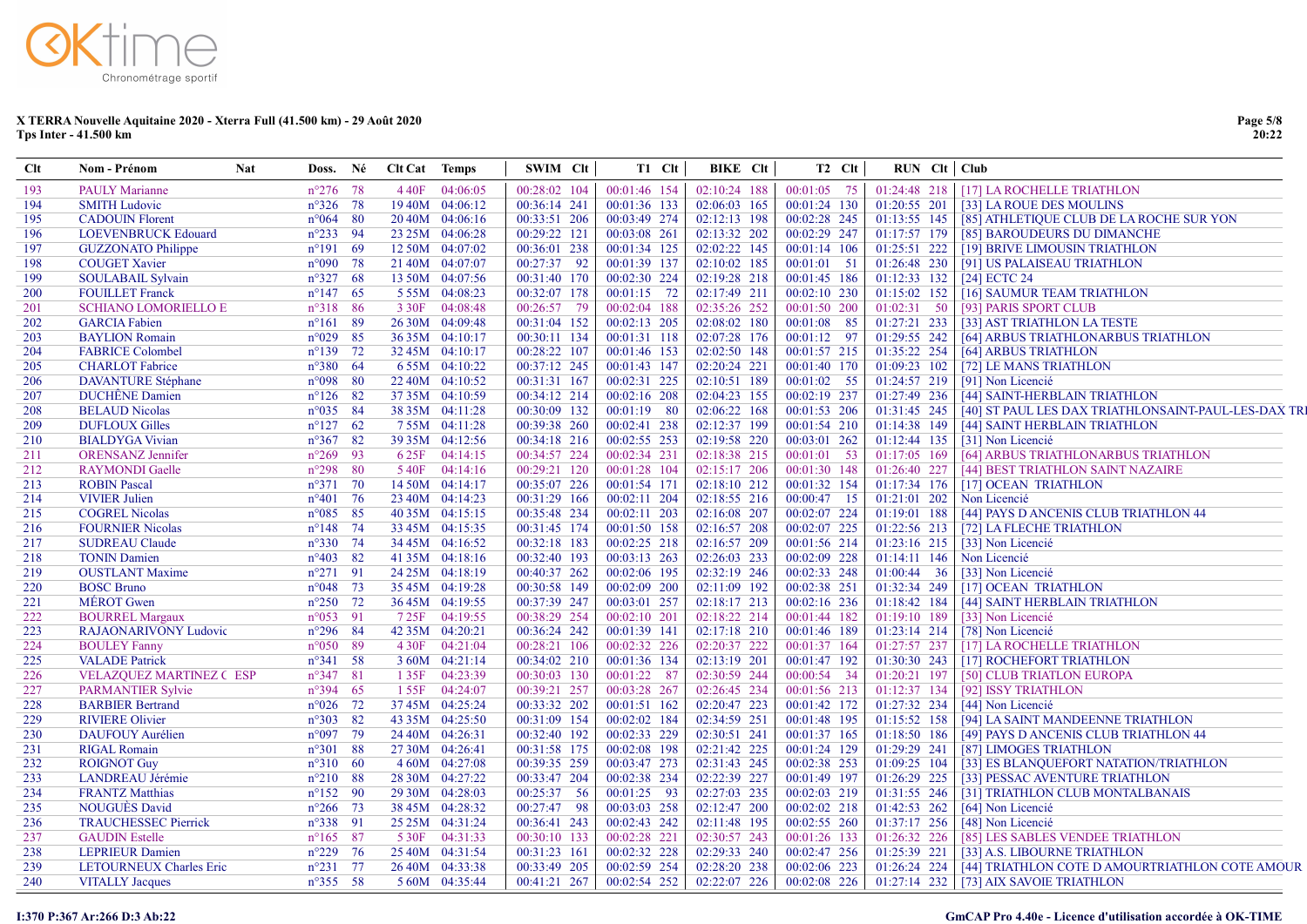| $Cl$       | <b>Nom - Prénom</b>                                 | <b>Nat</b> | Doss.                               | Né   | <b>Clt Cat</b> Temps |                          | SWIM Clt                     |        | T1 Clt                       | <b>BIKE</b> CIt          | T <sub>2</sub> C <sub>It</sub> |     | $RUN$ Clt $ $ Club |                                                        |
|------------|-----------------------------------------------------|------------|-------------------------------------|------|----------------------|--------------------------|------------------------------|--------|------------------------------|--------------------------|--------------------------------|-----|--------------------|--------------------------------------------------------|
| 241        | <b>METAYER Stephane</b>                             |            | $n^{\circ}251$ 73                   |      |                      | 39 45M 04:36:37          | 00:32:05 177                 |        | 00:02:06 194                 | 02:20:59 224             | 00:02:23 240                   |     |                    | 01:39:04 257   [44] SAINT HERBLAIN TRIATHLON           |
| 242        | VANDERMOUTEN MICHA                                  |            | $n^{\circ}402$ 73                   |      |                      | 40 45M 04:36:42          | 00:33:23 200                 |        | 00:02:04 189                 | 02:41:13 256             | 00:02:37 250                   |     | 01:17:25 172       | Non Licencié                                           |
| 243        | <b>HUARD</b> Christophe                             |            | $n^{\circ}195$ 70                   |      |                      | 15 50M 04:36:46          | 00:41:09 266                 |        | 00:02:16 209                 | 02:29:24 239             | 00:01:06 79                    |     | 01:22:51 211       | [33] ONE 2 TRI                                         |
| 244        | <b>CHANAL Christophe</b>                            |            | $n^{\circ}073$ 67                   |      |                      | 16 50M 04:37:10          | 00:46:53 271                 |        | 00:01:54 170                 | 02:06:26 169             | 00:01:30 147                   |     | 01:40:27 260       | [85] LE POIRE SUR VIE VENDEE TRIATHLON                 |
| 245        | <b>KRUMME Ole</b>                                   |            | $n^{\circ}204$ 89                   |      |                      | 30 30M 04:37:20          | 00:32:08 179                 |        | 00:03:18 265                 | 02:19:12 217             | 00:03:06 264                   |     | 01:39:36 258       | [16] Non Licencié                                      |
| 246        | <b>CHEVAL Helene</b>                                |            | $n^{\circ}080$                      | 79   |                      | 640F 04:39:33            | 00:37:30 246                 |        | 00:02:32 227                 | 02:25:48 232             | 00:01:27 140                   |     | 01:32:16 247       | [91] ARIEGE PYRENEES TRIATHLON                         |
| 247        | <b>DENNY Nicolas</b>                                |            | $n^{\circ}111$ 73                   |      |                      | 41 45M 04:40:23          | 00:32:13 181                 |        | 00:02:06 191                 | 02:35:52 253             | 00:02:25 242                   |     | 01:27:47 235       | [Su] MAUGUIO CARNON TRIATHLON                          |
| 248        | <b>KAUTZMANN Morgan</b>                             |            | $n^{\circ}201$                      | 83   |                      | 44 35M 04:40:26          | 00:37:48 248                 |        | 00:02:39 235                 | 02:24:47 230             | 00:01:39 168                   |     | 01:33:33 251       | [40] BB TRIATHLÈTES                                    |
| 249        | <b>DUGUÉ</b> Arnaud                                 |            | $n^{\circ}128$ 81                   |      |                      | 45 35M 04:40:41          | 00:34:17 215                 |        | 00:02:30 223                 | 02:34:00 249             | 00:01:52 204                   |     | 01:28:02 238       | [33] CA VILLENAVE D ORNON TRIATHLON                    |
| 250        | <b>SOURILLAN Marion</b>                             |            | $n^{\circ}328$                      | 79   |                      | 740F 04:42:48            | 00:35:06 225                 |        | 00:01:47 157                 | 02:32:40 248             | 00:01:59 217                   |     | $01:31:16$ 244     | [33] Non Licencié                                      |
| 251        | <b>MOTILLON</b> Morgan                              |            | $n^{\circ}260$ 78                   |      |                      | 27 40M 04:42:56          | 00:28:47 113                 |        | 00:02:20 214                 | 02:41:46 257             | 00:01:43 177                   |     | 01:28:20 240       | [86] TEAM TRI 86TEAMTRI 86                             |
| 252        | <b>WALKER Seb</b>                                   | <b>POR</b> | $n^{\circ}368$                      | 72   |                      | 42 45M 04:44:36          | 00:34:24 218                 |        | 00:03:08 262                 | 02:40:25 254             | 00:01:30 151                   |     | $01:25:09$ 220     | [85] Non Licencié                                      |
| 253        | <b>DELAHAYE</b> Laurent                             |            | $n^{\circ}107$ 68                   |      |                      | 17 50M 04:44:39          | 00:42:09 269                 |        | 00:03:31 268                 | 02:34:38 250             | 00:02:29 246                   |     | 01:21:52 207       | [33] BARJOTS DES COTOS                                 |
| 254        | <b>VOISIN Pascal</b>                                |            | n°356 75                            |      |                      | 43 45M 04:45:11          | 00:34:32 221                 |        | 00:02:37 233                 | 02:22:41 228             | 00:03:03 263                   |     | $01:42:18$ 261     | [27] TCA EVREUX                                        |
| 255        | <b>CHAUVIN</b> Angeline                             |            | $n°079$ 78                          |      |                      | 8 40F 04:46:32           | $00:22:14$ 16                |        | 00:03:57 275                 | 02:40:55 255             | 00:02:51 258                   |     | 01:36:35 255       | [33] Non Licencié                                      |
| 256        | MARÍA ARANZAZU Del Ríc ESP                          |            | $n^{\circ}239$                      | 81   | 2 3 5 F              | 04:47:15                 | 00:31:42 173                 |        | 00:02:26 220                 | 02:27:31 237             | 00:01:46 188                   |     | 01:43:50 263       | [20] IRRINTZI SMG                                      |
| 257        | <b>DEBARGE Sébastien</b>                            |            | $n^{\circ}101$ 72                   |      |                      | 44 45M 04:47:29          | 00:38:03 251                 |        | 00:02:33 230                 | 02:27:28 236             | 00:04:09 267                   |     | $01:35:16$ 253     | [23] TEAM VIKING SPIRIT                                |
| 258        | <b>MILLET Julie</b>                                 |            | $n^{\circ}256$                      | 85   |                      | 3 35F 04:48:01           | 00:43:05 270                 |        | 00:01:24 92                  | 02:44:42 259             | 00:01:23 125                   |     | $01:17:27$ 173     | [85] PAYS DE ST GILLES CROIX DE VIE VENDEE TRI         |
| 259        | <b>DELSAUX Thierry</b>                              |            | $n^{\circ}391$ 63                   |      |                      | 8 55M 04:50:36           | 00:40:38 263                 |        | 00:03:31 269                 | 02:30:57 242             | 00:02:41 254                   |     | 01:32:49 250       | [33] TEAM COUTRAS TRIATHLON                            |
| 260        | <b>DERBAL</b> Sophiane                              |            | $n^{\circ}114$                      | 87   |                      | 31 30M 04:51:25          | 00:35:37 233                 |        | 00:02:18 212                 | 02:46:18 262             | 00:01:05 71                    |     | 01:26:07 223       | [87] LIMOGES TRIATHLON                                 |
| 261        | VAUXION Jérôme                                      |            | $n^{\circ}346$ 76                   |      |                      | 28 40M 04:51:25          | 00:32:15 182                 |        | 00:03:07 260                 | 02:46:16 261             | 00:03:00 261                   |     | 01:26:47 229       | [78] Non Licencié                                      |
| 262        | <b>GOUABAULT</b> Fabrice                            |            | $n^{\circ}176$ 70                   |      |                      | 18 50M 05:00:34          | 00:35:13 228                 |        | 00:02:17 211                 | 02:47:41 263             | 00:02:50 257                   |     | 01:32:33 248       | [33] ES BLANQUEFORT NATATION/TRIATHLON                 |
| 263        | <b>HUARD</b> Antoine                                |            | $n^{\circ}378$ 02                   |      |                      | 4 15M 05:01:38           | 00:40:03 261                 |        | 00:03:21 266                 | 02:32:27 247             | 00:01:42 175                   |     | 01:44:05 264       | [33] ONE 2 TRI                                         |
| 264        | <b>CHARRAS</b> Frédéric                             |            | $n^{\circ}075$ 69                   |      |                      | 19 50M 05:07:31          | 00:35:53 236                 |        | 00:02:50 250                 | 02:45:46 260             | 00:03:16 265                   |     | 01:39:46 259       | [94] Non Licencié                                      |
| 265        | <b>WALKER Shai</b>                                  | <b>NLD</b> | $n^{\circ}387$ 01                   |      |                      | 5 15M 05:09:55           | 00:53:18 273                 |        | 00:01:42 146                 | 03:08:39 265             | $00:01:02$ 60                  |     | $01:05:14$ 70      | [11] Non Licencié                                      |
| 266        | <b>CHAU-SENG Muriel</b>                             |            | $n^{\circ}078$ 55                   |      | 165F                 | 05:43:00                 | 00:37:06 244                 |        | 00:02:45 244                 | 03:10:47 268             | 00:01:24 127                   |     | 01:50:58 265       | [34] TRIATHLETE CLUB NARBONNAIS                        |
| 267        | ?DOSSARD #211                                       |            | $n^{\circ}211$                      |      |                      | 45M 00:00:00             |                              |        |                              |                          |                                |     |                    | Non Licencié                                           |
| 268        | <b>BARGUÈS Benoit</b>                               |            | $n^{\circ}027$ 86                   |      |                      | 30M 00:00:00             |                              |        | $\sim$                       |                          |                                |     |                    | [12] ARMADOC AVEYRON SPORT                             |
| 269        | <b>BEAUCART</b> Eric                                |            | $n^{\circ}030$ 85                   |      |                      | 35M 00:00:00             |                              |        | $\blacksquare$               |                          |                                |     |                    | [63] CLERMONT TRIATHLON                                |
| 270        | <b>BERNOU Damien</b>                                |            | $n^{\circ}038$ 92                   |      |                      | 25M 00:00:00             |                              |        | $\sim$                       |                          |                                |     |                    | [31] TRIATHLON CLUB DU LAURAGAIS                       |
| 271        | <b>BERTIN</b> Frédéric                              |            | $n^{\circ}039$ 72                   |      |                      | 45M 00:00:00             |                              |        | $\sim$                       | $\sim$                   |                                |     |                    | [40] TRI ARCACHON SUD BASSIN                           |
| 272        | <b>BOURGEOISAT Alice</b>                            |            | $n^{\circ}051$                      | 79   | 40F                  | 00:00:00                 |                              |        | $\sim$                       |                          |                                |     |                    | [33] TEAMSRAC                                          |
| 273        | <b>BOURHIS Olivier</b>                              |            | $n^{\circ}052$ 72                   |      |                      | 45M 00:00:00             |                              |        | $\sim$                       | $\overline{\phantom{a}}$ |                                |     |                    | [27] TCA EVREUX                                        |
| 274        | <b>BRANDSTETTER Silvia</b>                          | <b>SUI</b> | $n^{\circ}056$ 61                   |      | 55F                  | 00:00:00                 |                              |        | $\sim$                       | $\overline{\phantom{a}}$ |                                |     |                    | [87] ALOHA RACING                                      |
| 275        | <b>BRISSON</b> Guillaume                            |            | $n^{\circ}059$ 86                   |      |                      | 30M 00:00:00             |                              |        | $\sim$                       |                          |                                |     |                    | [33] TRI ARCACHON SUD BASSIN                           |
| <b>DNS</b> | <b>CAILLAT Victor</b>                               |            | $n^{\circ}065$                      | 92   |                      | 25M 00:00:00             |                              |        |                              |                          |                                |     |                    | [21] LA CHAPELLE                                       |
| 277        | <b>CALON</b> Christian                              |            | $n^{\circ}068$ 63                   | 79   |                      | 55M 00:00:00<br>00:00:00 | 00:33:17 199<br>00:49:00 272 |        | 00:04:29 276<br>00:02:43 240 | 03:10:08 266             | 00:03:35 266                   |     |                    | [62] TRIATHLON CLUB BOULONNAIS                         |
| 278<br>279 | <b>CARDIN Stéphanie</b><br><b>CHARRIER Florence</b> |            | $n^{\circ}069$<br>$n^{\circ}076$ 88 |      | 40F<br>30F           | 00:00:00                 |                              |        |                              |                          |                                |     |                    | [44] BEST TRIATHLON SAINT NAZAIRE<br>[33] Non Licencié |
| 280        |                                                     |            | $n^{\circ}084$                      | - 96 |                      | 20M 00:00:00             |                              |        | $\sim$                       | $\sim$                   |                                |     |                    | [17] Non Licencié                                      |
|            | <b>CLUZEAU</b> Christophe                           |            |                                     |      |                      | 60M 00:00:00             |                              |        | $\sim$                       | $\sim$                   |                                |     |                    |                                                        |
| 281<br>282 | <b>CORAL Philippe</b><br><b>CROS Philippe</b>       |            | $n^{\circ}088$ 60<br>$n^{\circ}094$ | 65   |                      | 55M 00:00:00             | 00:34:06 213                 |        | 00:03:33 270                 | $\sim$<br>$\sim$         |                                | ÷.  |                    | [27] REQUINS COURONNAIS TRIATHLON<br>[27] AC MARINES   |
| 283        | <b>CUDORGE Yohann</b>                               |            | $n^{\circ}095$ 76                   |      |                      | 40M 00:00:00             | 00:39:30 258                 |        | 00:02:46 245                 | $\sim$                   |                                | - 1 |                    | [27] Non Licencié                                      |
| 284        | <b>DELEGLISE</b> Stephane                           |            | $n^{\circ}109$ 78                   |      |                      | 40M 00:00:00             |                              |        |                              | $\sim$                   |                                | - 1 |                    | [33] C.A. BEGLAIS TRIATHLON                            |
| 285        | <b>DEPIETS Jérôme</b>                               |            | $n^{\circ}113$ 80                   |      |                      | 40M 00:00:00             |                              | - 1    | $\sim$                       | $\sim$                   |                                | - 1 |                    | [17] LA ROCHELLE TRIATHLON                             |
| 286        | <b>DERIBLE Manuel</b>                               |            | $n^{\circ}115$ 83                   |      |                      | 35M 00:00:00             |                              |        | $\omega$                     | $\sim$                   |                                |     |                    | [44] CORMARIS TRIATHLON                                |
| 287        | <b>DESCHERES Cyril</b>                              |            | $n^{\circ}116$ 69                   |      |                      | 50M 00:00:00             |                              | $\sim$ | $\omega$                     | $\sim$                   |                                | . — |                    | [33] TRI ARCACHON SUD BASSIN                           |
| 288        | <b>DEVAUTOUR Quentin</b>                            |            | $n^{\circ}117$ 95                   |      |                      | 25M 00:00:00             |                              | $\sim$ | ÷.                           | $\sim$                   |                                | - 1 |                    | [33] Non Licencié                                      |
|            |                                                     |            |                                     |      |                      |                          |                              |        |                              |                          |                                |     |                    |                                                        |

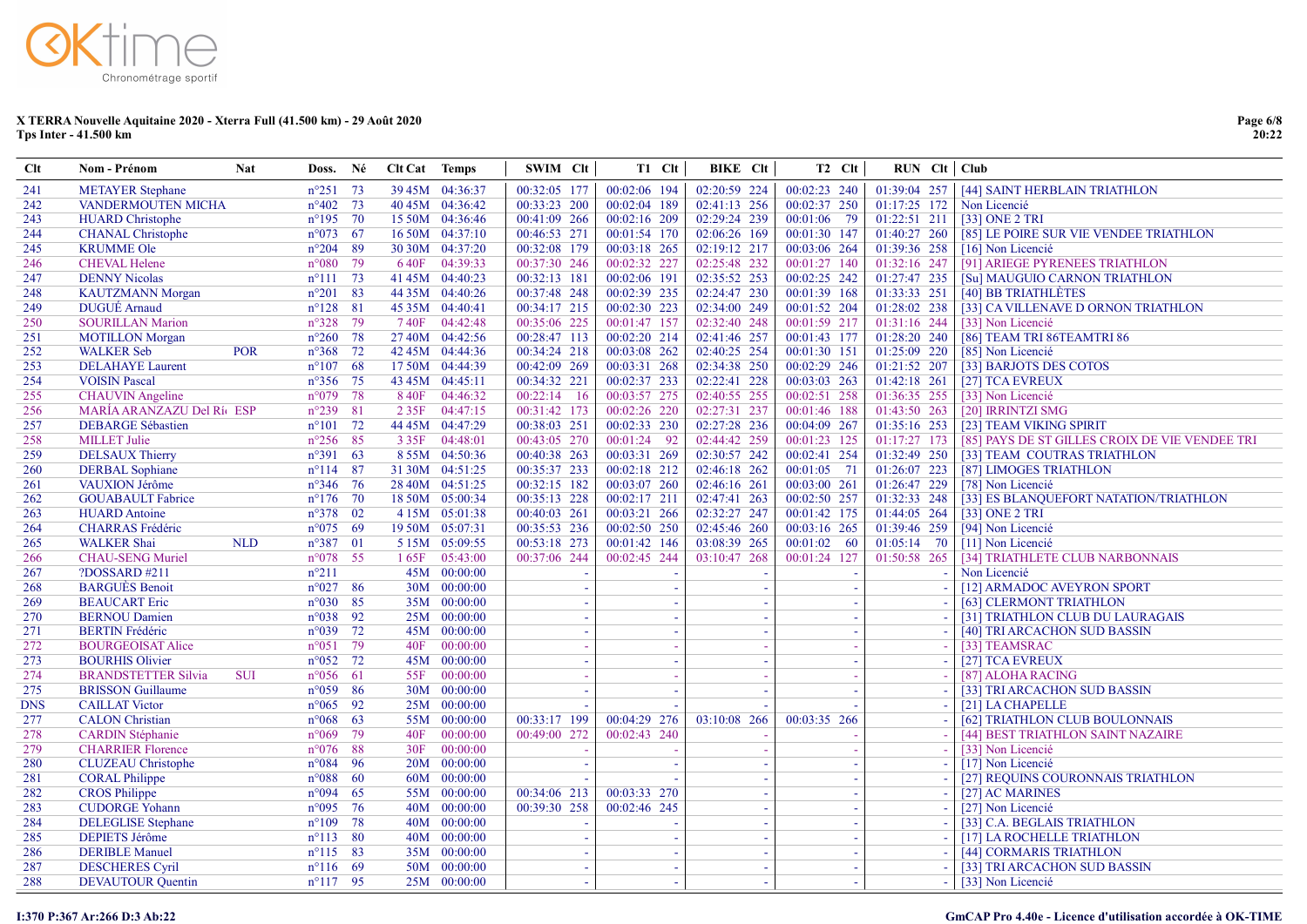| Clt               | Nom - Prénom                                     | <b>Nat</b>                                   | Doss. Né | Clt Cat Temps |                          | SWIM Clt         | T1 Clt       | BIKE Clt                         | T <sub>2</sub> C <sub>It</sub> | $RUN$ $Clt$ $Club$ |                                                                  |
|-------------------|--------------------------------------------------|----------------------------------------------|----------|---------------|--------------------------|------------------|--------------|----------------------------------|--------------------------------|--------------------|------------------------------------------------------------------|
| 289               | <b>DILASSEUR Matthieu</b>                        | $n^{\circ}119$ 80                            |          |               | 40M 00:00:00             |                  |              |                                  |                                |                    | [78] USMC LES CLAYES SOUS BOIS                                   |
| 290               | <b>DUBOC</b> Guillaume                           | $n^{\circ}123$ 87                            |          |               | 30M 00:00:00             | $\sim$           | $\sim$       | $\overline{\phantom{a}}$         | $\sim$                         |                    | [78] ES RENAULT                                                  |
| 291               | <b>DUBOIS</b> Jean-Christophe                    | $n^{\circ}124$ 71                            |          |               | 45M 00:00:00             | $\sim$           | ٠.           | - 11                             |                                |                    | [64] Non Licencié                                                |
| 292               | <b>DUCHATELLE Jérôme</b>                         | $n^{\circ}125$ 68                            |          |               | 50M 00:00:00             | $\sim$           | - 1          | $\sim$                           | $\sim$                         |                    | [33] Non Licencié                                                |
| 293               | <b>DUVACHER Mickael</b>                          | $n^{\circ}134$ 74                            |          |               | 45M 00:00:00             | ÷.               |              | - 11                             |                                |                    | [85] LE POIRE SUR VIE VENDEE TRIATHLON                           |
| 294               | <b>FERRY Raymond</b>                             | $n^{\circ}144$ 59                            |          |               | 60M 00:00:00             | $\sim$           | - 1          | $\sim$                           | $\sim$                         |                    | [88] TRIATHLON EPINAL CLUB                                       |
| 295               | <b>FLINOIS Anthony</b>                           | $n^{\circ}145$ 83                            |          |               | 35M 00:00:00             |                  |              | $\overline{\phantom{a}}$         |                                |                    | [62] MACH 3 TRIATHLON                                            |
| 296               | FRABOULET Clément                                | $n^{\circ}149$ 98                            |          |               | 20M 00:00:00             | $\sim$           |              | $\overline{\phantom{a}}$         |                                |                    | [49] CHOLET TRIATHLON                                            |
| 297               | <b>FROMY Mickael</b>                             | $n^{\circ}154$ 73                            |          |               | 45M 00:00:00             |                  |              | $\sim$                           |                                |                    | [37] SAINT AVERTIN SPORTS TRIATHLON 37                           |
| 298               | <b>GARCIA Jeremy</b>                             | $n^{\circ}160$ 74                            |          |               | 45M 00:00:00             |                  |              | <b>.</b>                         |                                |                    | [85] LES SABLES VENDEE TRIATHLON                                 |
| 299               | <b>GASTON</b> Mathieu                            | $n^{\circ}164$ 84                            |          |               | 35M 00:00:00             |                  |              | $\sim$                           |                                |                    | [40] SAINT-PAUL-LES-DAX TRIATHLON                                |
| 300               | <b>GAUFFENY Thomas</b>                           | $n^{\circ}167$ 86                            |          |               | 30M 00:00:00             | ÷.               |              | <b>.</b>                         |                                |                    | [33] Non Licencié                                                |
| 301               | <b>GILLES</b> Julien                             | $n^{\circ}171$ 90                            |          |               | 30M 00:00:00             |                  |              |                                  |                                |                    | [86] LES LIONS CHATELLERAUDAIS                                   |
| 302               | <b>GIRAUD Pascal</b>                             | $n^{\circ}172$ 70                            |          |               | 50M 00:00:00             |                  |              |                                  |                                |                    | [40] ST PAUL LES DAX TRIATHLON                                   |
| 303               | <b>GODEAU</b> Alexandre                          | $n^{\circ}173$ 82                            |          |               | 35M 00:00:00             |                  |              |                                  |                                |                    | [41] ASPTT 36 SPORT NATURE                                       |
| 304               | <b>GORWOOD Timothee</b>                          | $n^{\circ}175$ 96                            |          |               | 20M 00:00:00             |                  |              |                                  |                                |                    | [92] LEVALLOIS                                                   |
| 305               | <b>GOURGUES Matthias</b>                         | $n^{\circ}177$ 97                            |          |               | 20M 00:00:00             |                  |              |                                  |                                |                    | [44] LE MANS TRIATHLON                                           |
| 306               | <b>GOURGUES Simon</b>                            | $n^{\circ}178$ 02                            |          |               | 15M 00:00:00             |                  |              |                                  |                                |                    | [44] LE MANS TRIATHLON                                           |
| 307               | <b>GRADY Nicholas</b>                            | <b>GBR</b><br>$n^{\circ}180$ 90              |          |               | 30M 00:00:00             |                  |              |                                  |                                |                    | [EX] Non Licencié                                                |
| 308               | <b>GUBER Guillaume</b>                           | $n^{\circ}183$ 89                            |          |               | 30M 00:00:00             |                  |              |                                  |                                |                    | [93] Non Licencié                                                |
| 309               | <b>GUILBAUD Vianney</b>                          | $n^{\circ}184$ 88                            |          |               | 30M 00:00:00             |                  |              |                                  |                                |                    | [17] LA ROCHELLE TRIATHLON                                       |
| 310               | <b>GUILLOT Delphine</b>                          | $n^{\circ}186$ 86                            |          | 30F           | 00:00:00                 |                  |              |                                  |                                |                    | [77] TRI AVENTURE                                                |
| 311               | <b>JAMOTTON Edouard</b>                          | $n^{\circ}198$ 86<br><b>BEL</b>              |          |               | 30M 00:00:00             |                  |              |                                  |                                |                    | $[78]$ ETC                                                       |
| 312               | JOSÉ MANUEL Candón Ball ESP                      | $n^{\circ}200$ 76                            |          |               | 40M 00:00:00             |                  |              |                                  |                                |                    | [11] TRITANDEM TEAM                                              |
| 313               | LANDA LETAMENDI Urko ESP                         | $n^{\circ}209$ 80                            |          |               | 40M 00:00:00             |                  |              |                                  |                                |                    | [20] LETALMENDI TXIRRINDULARITZA TALDEA                          |
| 314               | <b>LAVOGEZ Marine</b>                            | $n^{\circ}214$ 88                            |          | 30F           | 00:00:00                 | 00:38:06 252     | 00:02:21 215 | 02:54:09 264                     | 00:02:19 238                   |                    | [69] Non Licencié                                                |
| 315               | <b>LE BRIS Francois</b>                          | $n^{\circ}216$ 91                            |          |               | 25M 00:00:00             | ÷,               |              |                                  |                                |                    | [56] Non Licencié                                                |
| 316               | <b>LEFEBVRE Hugo</b>                             | $n^{\circ}224$ 91                            |          |               | 25M 00:00:00             |                  |              |                                  |                                |                    | [92] H.A.C TRIATHLON                                             |
| 317               | <b>LESTRELIN Vincent</b>                         | $n^{\circ}230$ 89                            |          |               | 30M 00:00:00             | 00:35:21 231     | 00:02:39 236 | $\overline{\phantom{a}}$         |                                |                    | [33] Non Licencié                                                |
| 318               | <b>LOSA</b> Christophe                           | $n^{\circ}235$ 59                            |          |               | 60M 00:00:00             |                  |              |                                  |                                |                    | [21] DIJON SINGLETRACK                                           |
| 319               | <b>MARTINEAU Aurélien</b>                        | $n^{\circ}242$ 90                            |          |               | 30M 00:00:00             |                  |              | $\overline{\phantom{a}}$         |                                |                    | [33] Non Licencié                                                |
| 320               | <b>MENARD</b> Coralie                            | $n^{\circ}246$ 67                            |          | 50F           | 00:00:00                 |                  |              |                                  |                                |                    | [44] SAINT HERBLAIN TRIATHLON                                    |
| 321               | <b>MENARD</b> Franck                             | $n^{\circ}245$ 66                            |          |               | 50M 00:00:00             |                  |              | $\overline{\phantom{a}}$         |                                |                    | [44] SAINT HERBLAIN TRIATHLON                                    |
| 322               | <b>MEYER Luc</b>                                 | $n^{\circ}253$ 00                            |          |               | 20M 00:00:00             | $\sim$           |              | $\overline{\phantom{a}}$         |                                |                    | [17] LA ROCHELLE TRIATHLON                                       |
| 323               | <b>MOURGUES Arthur</b>                           | $n^{\circ}263$ 02                            |          |               | 15M 00:00:00             | $\sim$           |              | $\sim$                           |                                |                    | [84] RAID 400TEAM                                                |
| 324               | <b>PAUL Guillaume</b>                            | $n^{\circ}274$ 90                            |          |               | 30M 00:00:00             |                  |              |                                  |                                |                    | [84] Non Licencié                                                |
| 325               | <b>PAYET</b> Jean-Fred                           | $n^{\circ}278$ 72                            |          |               | 45M 00:00:00             | 00:39:09 255     | 00:02:50 251 | 02:42:39 258                     | 00:01:44 184                   |                    | [33] Non Licencié                                                |
| 326               | <b>PELTIER Julien</b>                            | $n^{\circ}406$ 82                            |          |               | 35M 00:00:00             | $\sim$           |              |                                  |                                |                    | Non Licencié                                                     |
| 327               | PETITDEMANGE Jean                                | $n^{\circ}282$ 96                            |          |               | 20M 00:00:00             | 00:41:51 268     | 00:03:00 255 |                                  |                                |                    | [92] LEVALLOIS                                                   |
| 328               | <b>PINSON Emmanuel</b>                           | $n^{\circ}286$ 76                            |          |               | 40M 00:00:00             |                  |              | $03:10:17$ 267                   | 00:02:09<br>227                |                    | [33] Non Licencié                                                |
| 329               | <b>PROVOST Pierre-Yves</b><br><b>RAX</b> Melanie | $n^{\circ}291$ 73<br>$n^{\circ}297$ 85       |          |               | 45M 00:00:00<br>00:00:00 | $\sim$           |              | <b>.</b><br>$\sim$               |                                |                    | [52] MEUDON TRIATHLON                                            |
| 330               |                                                  | $n^{\circ}300$ 71                            |          | 35F           |                          |                  | - 1          |                                  |                                |                    | [24] ST ASTIER TRIATLON                                          |
| 331               | <b>RECCO</b> Estelle                             |                                              |          | 45F           | 00:00:00<br>00:00:00     | $\sim$           | - 1          | $\sim$                           | - 1                            | - 1                | [84] CV PERNES                                                   |
| <b>DNS</b><br>333 | <b>RIOU</b> Morgane<br><b>ROBERT</b> Fabrice     | ELITE $n^{\circ}013$ 86<br>$n^{\circ}304$ 64 |          | 30F           | 55M 00:00:00             | $\sim$<br>$\sim$ | - 1          | - 11<br>$\overline{\phantom{a}}$ | $\sim$                         |                    | [92] ISSY TRIATHLON                                              |
| 334               | <b>RODRIGUE Marie</b>                            | $n^{\circ}309$ 98                            |          | 20F           | 00:00:00                 |                  | - 4          |                                  |                                |                    | [37] SAINT AVERTIN SPORTS TRIATHLON 37<br>[21] DIJON SINGLETRACK |
| 335               | <b>SCHIESSLE Paz</b>                             | $n^{\circ}405$ 70                            |          |               | 50M 00:00:00             | 00:29:59 127     | 00:02:01 182 | 02:25:28 231                     | 00:01:36 163                   |                    | [64] ARBUS TRIATHLON                                             |
|                   |                                                  | $n^{\circ}320$ 78                            |          |               | 40M 00:00:00             |                  |              |                                  |                                |                    |                                                                  |
| 336               | <b>SCHMITT Jerome</b>                            |                                              |          |               |                          | $\sim$           | $\sim$       | $\sim$                           | $\sim$                         |                    | [57] SBR TEAM                                                    |